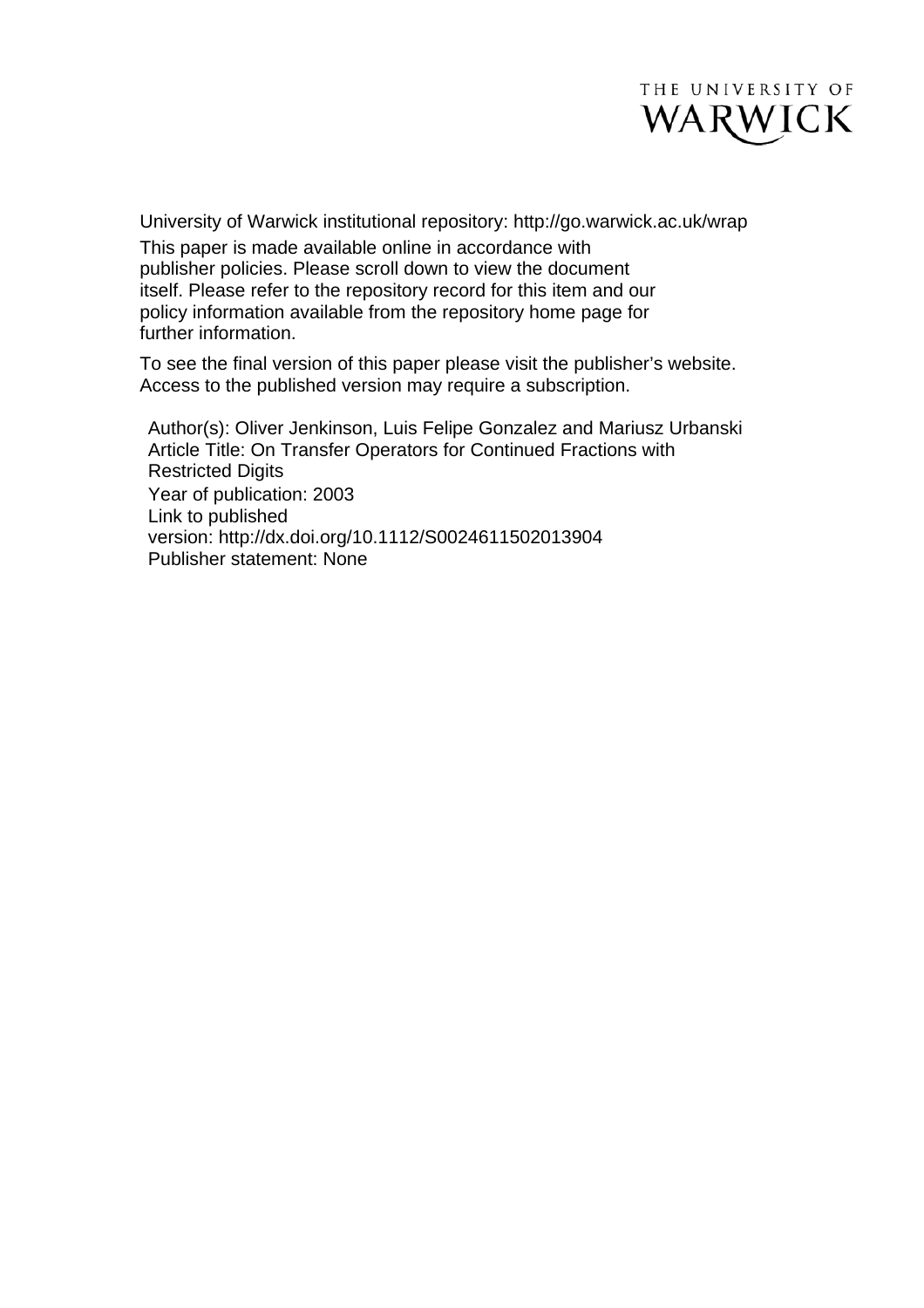# ON TRANSFER OPERATORS FOR CONTINUED FRACTIONS WITH RESTRICTED DIGITS

# OLIVER JENKINSON, LUIS FELIPE GONZALEZ AND MARIUSZ URBAŃSKI

## 1. Introduction

For a non-empty subset  $\mathcal{I} \subset \mathbb{N}$ , let  $\Lambda_{\mathcal{I}}$  denote the set of real numbers  $x \in [0, 1]$ for which the infinite continued fraction expansion

$$
x = \frac{1}{a_1 + \frac{1}{a_2 + \dots}}
$$

has each partial quotient  $a_i$  belonging to the alphabet *I*. Let *T*:  $[0, 1] \rightarrow [0, 1]$  be the continued fraction (or Gauss) map, given by  $T(x) = 1/x$  (mod 1). The set  $\Lambda_{\mathscr{I}}$ is invariant under  $T$ .

When the alphabet  $\mathcal I$  is finite, the irrationals in  $\Lambda_{\mathcal I}$  are all badly approximable by rationals (cf. [44]). The arithmetic properties of such  $\Lambda_{\mathscr{I}}$  have therefore been widely studied, with particular emphasis on the set  $E_2$ , corresponding to the choice  $\mathcal{I} = \{1, 2\}$  (cf. [16, 8, 22]). The *Hausdorff dimension* of sets such as  $E_2$ yields insight into various problems in Diophantine approximation, particularly in connection with the Markoff and Lagrange spectra (cf. [8, 13, 24]). Further geometric measure-theoretic properties have been studied by Mauldin and Urbański [31], who extended this investigation to the case of infinite alphabets  $\mathcal I$  as part of a wider analysis of infinite conformal iterated function systems [30].

A powerful approach to these problems is provided by the thermodynamic formalism of Ruelle [39]. To a continuous function  $g: [0, 1] \to \mathbb{R}$ , we associate the *Ruelle transfer operator*  $L_{\mathcal{I},g}$ , defined by the formula

$$
L_{\mathcal{I},g} f(x) = \sum_{n \in \mathcal{I}} \exp\left[g\left(\frac{1}{x+n}\right)\right] f\left(\frac{1}{x+n}\right),\tag{1}
$$

whenever this sum is convergent.

The choice  $g(x) = g_\beta(x) = -\beta \log |T'(x)| = \log x^{2\beta}$ , for a real parameter  $\beta$ , is of particular importance, leading to the formula

$$
\mathcal{L}_{\mathcal{I},\,\beta}f(z) = L_{\mathcal{I},\,g_{\beta}}f(z) = \sum_{n \in \mathcal{I}} \left(\frac{1}{z+n}\right)^{2\beta} f\left(\frac{1}{z+n}\right),\tag{2}
$$

where again if  $\mathcal I$  is infinite then care is needed in the choice of  $\beta$  and f to ensure

Received 25 October 2001; revised 8 April 2002.

<sup>2000</sup> Mathematics Subject Classification 37D35, 37D20, 30B70.

The first author acknowledges the warm hospitality of the University of North Texas, where some of this research took place.

The second author was supported by the CONACYT grant no. 110864/110990.

The third author was supported in part by the NSF Grant no. DMS 0100078.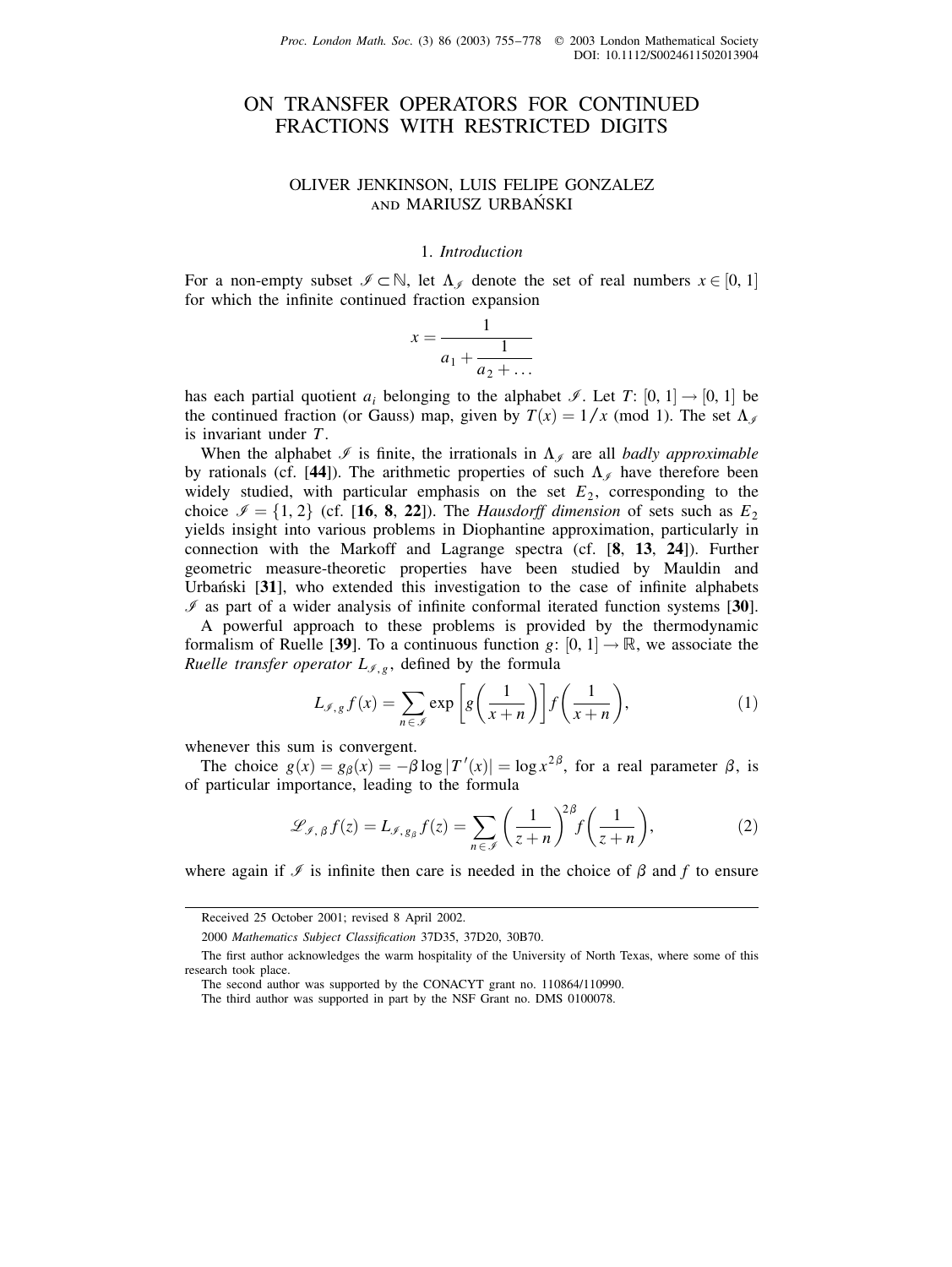convergence of the sum. Specifically, we suppose that  $Re(\beta) > \theta_{\mathcal{J}}$ , where  $Re(\beta) = \theta_{\mathcal{J}}$ is the abscissa of convergence of the series  $\sum_{n \in \mathcal{I}} n^{-2\beta}$ , and that  $f \in C^0[0, 1]$ . In what follows, we will consider this operator acting on functions  $f$  that are at least  $C^{\infty}$ , and this will additionally ensure that it has countable spectrum (see § 3).

One of the reasons for the importance of  $\mathcal{L}_{\mathcal{I},\beta}$  is its relation to Hausdorff dimension. Under appropriate hypotheses on  $\mathcal I$  (see §2) there is a unique real value of  $\beta$  for which  $\mathscr{L}_{\mathscr{I},\beta}$  has leading eigenvalue equal to 1, and this value is precisely the Hausdorff dimension of  $\Lambda_{\ell}$  (see [7, 30]). This characterisation has been used to approximate the Hausdorff dimension of  $\Lambda_{\{1,2\}}$  (see [8, 22, 24]). The eigenfunction of this leading eigenvalue is, suitably normalised, the density function for the natural geometric  $T$ -invariant probability measure supported on  $\Lambda_{\mathscr{I}}$ . For  $\mathscr{I} = \mathbb{N}$  this density is  $(1/\log 2)(1/(1+x))$ , corresponding to the wellknown Gauss measure. The second eigenvalue of  $\mathcal{L}_{\mathcal{J},\beta}$  determines the rate of correlation decay for the dynamical system  $T: \Lambda_{\mathscr{I}} \to \Lambda_{\mathscr{I}}$  with respect to the geometric invariant measure; for  $\mathcal{I} = \mathbb{N}$  this corresponds to Wirsing's constant (cf. [14, 34, 51]). It can also be related to the efficiency of numerical algorithms for approximating the Hausdorff dimension of  $\Lambda_{\ell}$  (cf. [21]). The lower-lying eigenvalues (the so-called Ruelle resonances, cf.  $[40, 41]$ ) determine finer mixing properties of  $T: \Lambda_{\mathscr{I}} \to \Lambda_{\mathscr{I}}$ .

It is conjectured that the full  $C^{\infty}$  spectrum of various Ruelle transfer operators associated to expanding dynamical systems (including, for example, the linearised Feigenbaum renormalisation operator  $[11]$  is *real*. Empirical evidence supports these conjectures, although a satisfactory explanation for the phenomenon is lacking. If the underlying expanding map is piecewise linear, then it is easily proved that the spectrum is real. For non-linear expanding maps where one branch dominates the other in a certain sense, Rugh [43] has shown that the spectrum of certain associated transfer operators is indeed real. However, reality of the spectrum is not ubiquitous, as demonstrated by Levin [29].

A remarkable analysis of Babenko [3] established the reality of the spectrum of  $\mathcal{L}_{\mathbb{N},1}$ , the *Perron–Frobenius* operator for the Gauss map on [0, 1]. His method is very different from the perturbative approach of Rugh, hinging instead on an *algebraization* of the problem by means of an integral transform. This analysis of the Perron-Frobenius operator was further elaborated by Mayer and Roepstorff [34, 35], while a significant generalisation of Babenko's theorem to the family  $\mathcal{L}_{N,\beta}$ , with  $\beta > \frac{1}{2}$ , was given by Mayer [33]. The main purpose of our article is to further develop this algebraization program. It will be shown that the transfer operators  $\mathcal{L}_{\ell,\beta}$  associated to general invariant sets  $\Lambda_{\ell}$  may also be transformed in such a way that the reality of their spectra is readily apparent. These operators will act primarily on canonical spaces such as  $C^{\infty}[0, 1]$  and  $C^{\infty}[0, 1]$ . For example we prove the following.

**THEOREM.** Suppose *I* is a non-empty subset of N, and  $\beta > max(0, \theta_{\ell})$ . Then the operator  $\mathcal{L}_{\mathcal{J},\beta}$ :  $C^{\infty}[0,1] \to C^{\infty}[0,1]$  has real spectrum. This spectrum is a sequence of real numbers union its accumulation point at 0.

This result will follow from Theorems 2 and 3, in  $\S$  5 and 6 respectively, where identical spectral properties are proved for  $\mathcal{L}_{\mathcal{J},\beta}$  acting on the nuclear space  $C^{\omega}[0, 1]$  and on various spaces of holomorphic functions. The scheme of proof is as follows. To each alphabet  $\mathcal I$  we will associate a *theta function*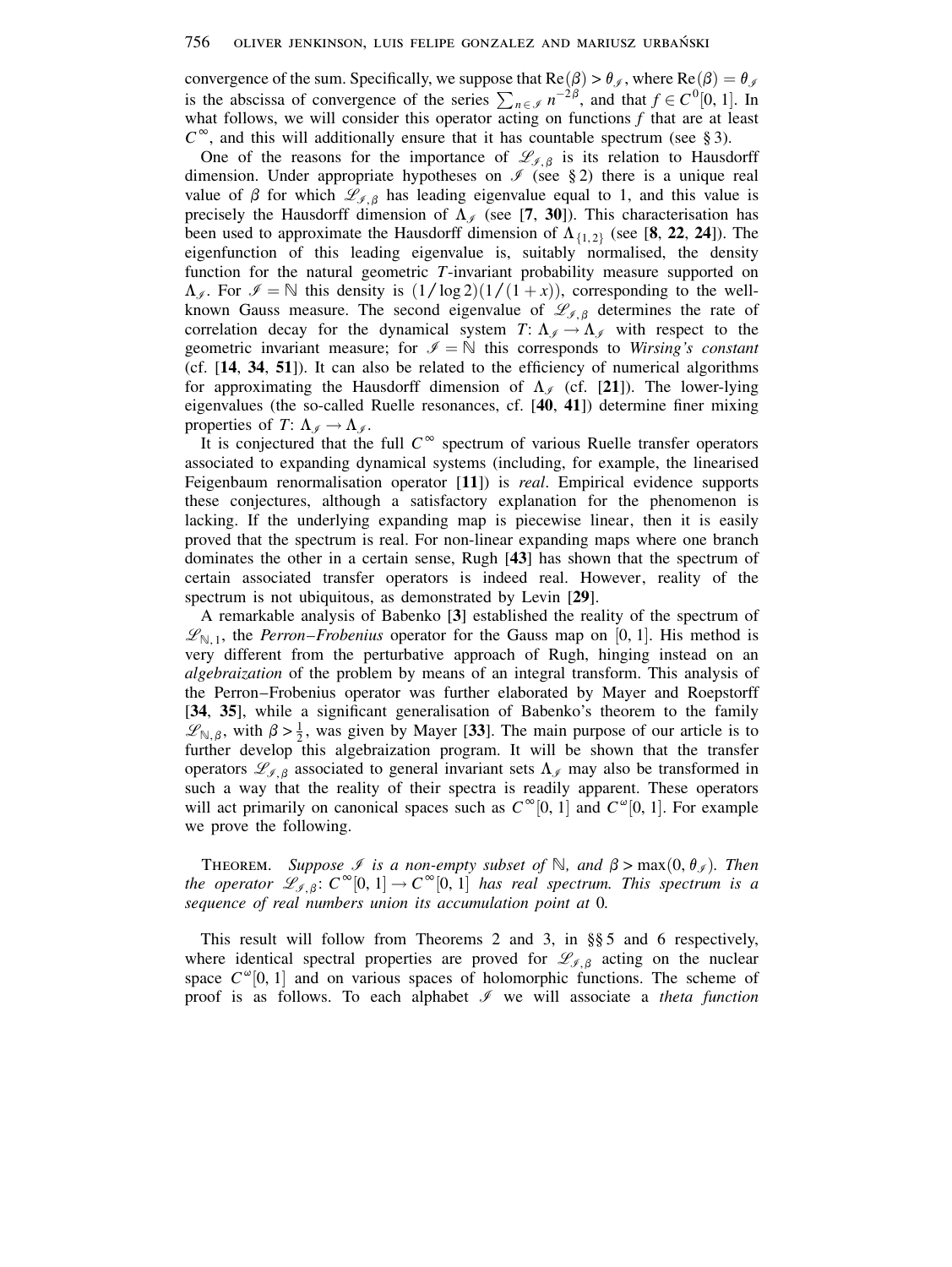$\vartheta_{\mathscr{I}}(s) = \sum_{n \in \mathscr{I}} e^{-ns}$ , a Stieltjes measure  $dm_{\mathscr{I}}(s) = \vartheta_{\mathscr{I}}(s) ds$ , and an integral transform given by  $\mathscr{T}_{\mathscr{I},\beta} \varphi(z) = \int_0^\infty s^{\beta-1/2} e^{-sz} \varphi(s) dm_{\mathscr{I}}(s)$ . The transfer operator will be shown to preserve a Hilbert space  $\mathcal{H}_{\mathcal{I},\beta} = \mathcal{T}_{\mathcal{I},\beta}(L^2(m_{\mathcal{I}}))$  of holomorphic functions, on which its action is similar to a selfadjoint integral operator on  $L^2(m_{\mathscr{I}})$ . It follows that  $\mathscr{L}_{\mathscr{I},\beta}$ :  $\mathscr{H}_{\mathscr{I},\beta} \to \mathscr{H}_{\mathscr{I},\beta}$  has real spectrum. Since it can be shown (Lemma 6) that  $\mathcal{H}_{f, \beta}$  is densely and continuously embedded in  $C^{\infty}[0, 1]$ , a recent *intertwining theorem* of Bandtlow [4] implies that the spectrum of  $\mathcal{L}_{\mathcal{I},\beta}$  on these two spaces is the same, thus establishing the above theorem. In the same way it will be shown that the non-essential spectrum of  $\mathscr{L}_{\mathscr{I},\beta}$  acting on Hölder function spaces, or on spaces of  $C<sup>k</sup>$  functions, is also real.

In the second part of this article we consider the analytic dependence of  $\mathscr{L}_{\mathscr{I},\beta}$ on the parameter  $\beta$ . If  $\beta \in \mathbb{C}$ , with  $\text{Re}(\beta) > \theta_{\beta}$ , then  $\mathscr{L}_{\beta,\beta}$  is clearly well defined. For such  $\beta$  it can again be shown (Theorem 1) that  $\mathcal{L}_{\beta,\beta}$  is similar to an (in general non-selfadjoint) integral operator. (If  $\mathcal I$  is finite, so that (2) is convergent for all  $\beta \in \mathbb{C}$ , this result requires the assumption  $\text{Re}(\beta) > 0$ .)

We consider  $\mathcal{L}_{\mathcal{J},\beta}$  as an element of the complex Banach space of bounded linear operators on a suitable Hilbert space. This ensures a canonical notion of analyticity for the map  $\beta \mapsto \mathcal{L}_{\beta,\beta}$ , equivalent to complex differentiability. The analyticity of this map in the half-plane  $\text{Re}(\beta) > \theta_{\mathscr{I}}$  suggests the possibility of an analytic continuation to a wider domain in the  $\beta$ -plane. The original result in this direction is due to Mayer [33], who analysed the case  $\mathcal{I} = \mathbb{N}$ . Using a somewhat weaker notion of analyticity, he proved that  $\beta \mapsto \mathscr{L}_{\mathbb{N},\beta}$  has a meromorphic continuation to the whole  $\beta$ -plane, the only poles being simple ones at  $\beta = \frac{1}{2}(1 - k)$ , with  $k \in \mathbb{Z}_{\geq 0}$ .

The situation for general alphabets  $\overline{J}$  is rather more recondite. The simplest situation is when  $\Im$  is finite; in this case  $\theta_{\Im} = -\infty$ , and the analytic continuation, in this case to the entire  $\beta$ -plane, is immediate. When  $\Im$  is infinite then  $\beta = \theta_{\mathscr{I}}$  is a non-removable singularity, and in general there is no analytic continuation past this point. However, for certain infinite alphabets  $\mathcal{I}$ , a meromorphic continuation does exist, as described in Theorem 5. For example, if  $\mathcal I$  is an arithmetic progression  $\{a + bn\}$ , a monomial sequence  $\{n^b\}$ , or a geometric progression  $\{b^n\}$ , then there is a meromorphic continuation to the whole complex  $\beta$ -plane. If  $\mathcal I$  is either the set of all prime numbers, or the set of numbers which are the sum of two squares, then  $\theta_{\mathscr{I}} = \frac{1}{2}$ . In both these cases an analytic continuation past  $\beta = \theta_{\mathcal{I}}$  is possible, but there is no meromorphic extension to the whole plane. If  $\mathcal I$  is a sequence of super-exponential growth, then  $\theta_{\mathcal I} = 0$ , and the line Re( $\beta$ ) = 0 is a natural boundary, so that no analytic continuation is possible.

The article is organised as follows. In  $\S 2$  we introduce the fundamental objects necessary for our analysis. The action of  $\mathscr{L}_{\mathscr{I},\beta}$  on various function spaces is discussed in § 3. In § 4 we develop the basic properties of the integral operator and the integral transform. The conjugacy of  $\mathscr{L}_{\mathscr{I},\beta}$  with the integral operator is established in §5, as is the reality of the spectrum for  $\beta$  real. In §6 this spectral property is extended to various other function spaces. In  $\S 7$  we consider the analytic properties of the map  $\beta \mapsto \mathscr{L}_{\mathscr{I},\beta}$ . This is related (Theorem 4) to the analytic properties of a certain Hurwitz zeta function, which then yields precise results (Theorem 5) for certain alphabets  $\mathcal I$  of an arithmetic nature.

Acknowledgements. This paper has greatly benefited from various enlightening discussions with Oscar Bandtlow on some fine points of functional analysis. We are also grateful to Richard Sharp for some helpful comments on Theorem 5(vii).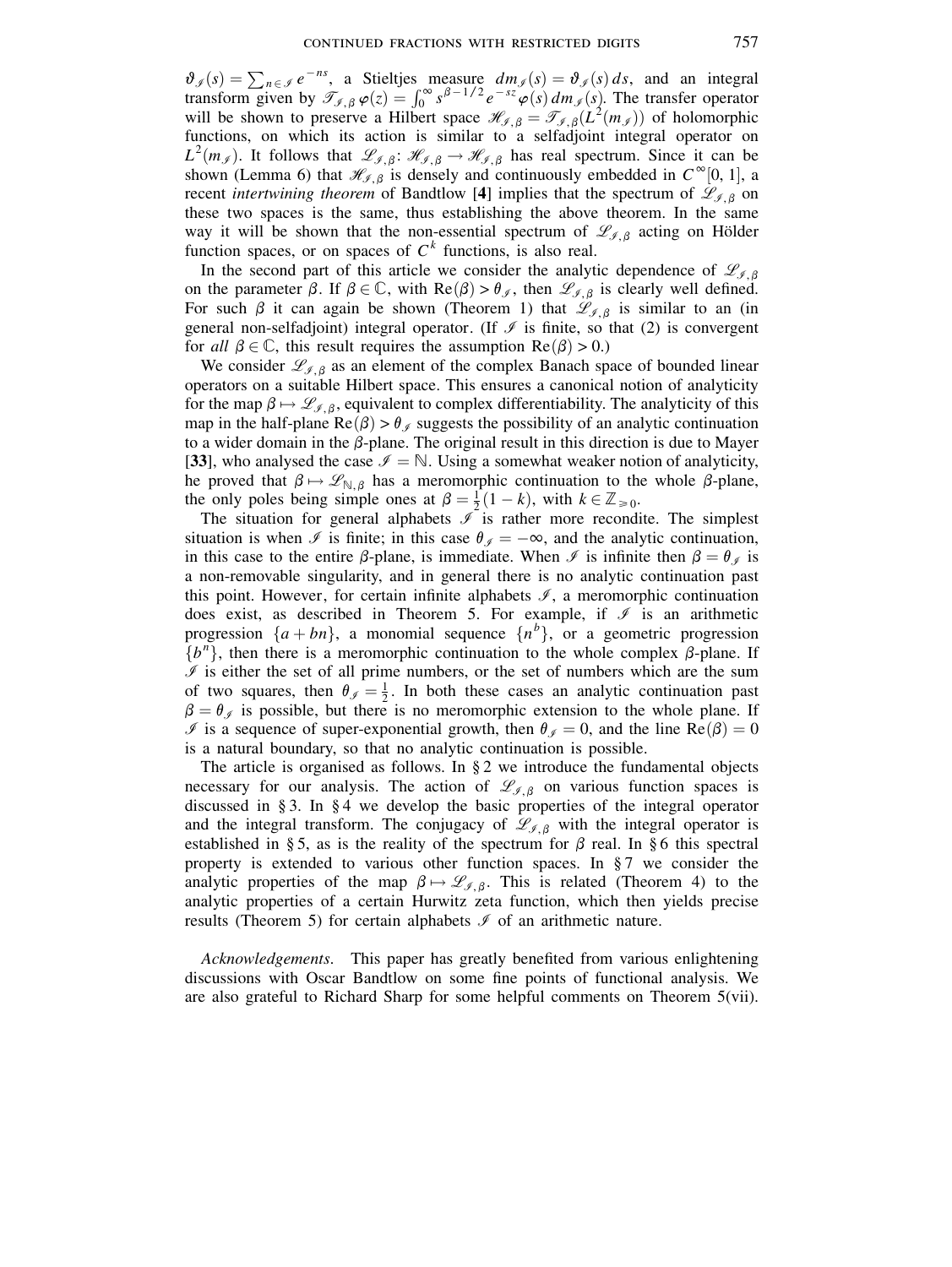## 2. The fundamental objects

A non-empty subset  $\mathcal I$  of  $\mathbb N$  will be called an *alphabet*. We associate to  $\mathcal I$  the following objects:

the *limit set*  $\Lambda_{\mathscr{I}}$ , defined as the set of real numbers in [0, 1] whose continued fraction partial quotients all belong to  $\mathcal{I}$ ;

the *Hausdorff dimension*  $\delta_{\mathcal{J}}$  of the limit set  $\Lambda_{\mathcal{J}}$ ;

the *finiteness parameter*  $\theta_{\mathcal{I}}$ , defined as the infimum of those real numbers  $\theta$ for which

$$
\sum_{n \in \mathcal{I}} \frac{1}{n^{2\beta}} \tag{3}
$$

converges for all  $\beta \in \mathbb{C}$  with  $\text{Re}(\beta) > \theta$ .

If  $\mathcal{I} = \mathbb{N}$  then  $\Lambda_{\mathcal{I}}$  is the set of irrationals in [0, 1], and in general when  $\mathcal{I}$  is infinite  $\Lambda_{\mathscr{I}}$  is homeomorphic to the irrationals (in particular, it is not compact). If If is finite with cardinality greater than 1, then  $\Lambda_{\mathscr{I}}$  is a Cantor subset of [0, 1]. Moreover, we have  $0 < \delta_{\mathscr{I}} < 1$  unless  $\mathscr{I} = \mathbb{N}$  (when the dimension is 1) or  $\mathscr{I}$  is a singleton (when the dimension is  $0$ ).

If  $\mathcal I$  is finite then clearly  $\theta_{\mathcal I} = -\infty$ . If  $\mathcal I$  is infinite then  $\theta_{\mathcal I} \in [0, \frac{1}{2}]$ , and the series (3) has a singularity at  $\beta = \theta_{\mathscr{I}}$  since it is a Dirichlet series all of whose coefficients are non-negative (cf. [2, Theorem 11.13]).

To the alphabet  $\mathcal I$  we further associate the following objects:

 $N_{\mathscr{I}} := \min \mathscr{I};$ 

the zeta function  $\zeta_{\mathcal{J}}(s) = \sum_{n \in \mathcal{J}} n^{-s}$ , defined initially for  $\text{Re}(s) > 2\theta_{\mathcal{J}}$ , but in some cases admitting an analytic continuation to a larger domain in the s-plane;

- the *Hurwitz zeta function*  $\zeta_{\mathcal{J}}(s, z) = \sum_{n \in \mathcal{J}} (n + z)^{-s}$ , defined initially for  $z \in \mathbb{C} \setminus (-\infty, -N_{\mathcal{J}}]$ , Re(s) > 2 $\theta_{\mathcal{J}}$ , but in some cases admitting an analytic continuation to a larger domain in the s-plane;
- the theta function  $\vartheta_{\mathcal{I}}(t) = \sum_{n \in \mathcal{I}} e^{-nt}$ , defined for  $t \in \mathbb{R}^+$ ;
- the theta measure  $m_{\mathscr{I}}$  on  $\mathbb{R}^+$ , defined by  $dm_{\mathscr{I}}(t) = \vartheta_{\mathscr{I}}(t) dt$ ;

the right half-plane  $R_{\mathscr{I}} = \{z \in \mathbb{C} : \text{Re}(z) > -\frac{1}{2}N_{\mathscr{I}}\}.$ 

The nomenclature is motivated by that used in classical analytic number theory, in spectral geometry (for example,  $[9, 10, 49]$ ), and in recent generalisations of Jorgenson and Lang (for example, see [25, 26]). For instance, if  $\mathcal{I} = \mathbb{N}$  then  $\zeta_{\mathcal{I}}$ is Riemann's zeta function, and the theta function is simply  $\theta_{\ell}(t) = 1/(e^{t}-1)$ . (Note, however, that the classical Hurwitz zeta function is defined by a summation over all *non-negative* (rather than positive) integers (cf.  $[6, p.502]$ ). In this way our convention differs from the classical one.)

For any  $\beta \in \mathbb{C}$ , the *kernel function*  $G_{\beta}$ :  $\mathbb{R}^+ \times \mathbb{R}^+ \to \mathbb{C}$  is defined by

$$
G_{\beta}(s,t) = \sum_{k=0}^{\infty} \frac{(-1)^k (st)^{k+\beta-1/2}}{k!\,\Gamma(k+2\beta)}
$$

In fact this kernel function is related to a Bessel function of the first kind (cf. [50, p. 40]) by  $G_{\beta}(s, t) = \mathcal{J}_{2\beta - 1}(2\sqrt{ts})$ . The most important property of  $G_{\beta}$  is that if  $\beta \in \mathbb{R}$  then  $G_{\beta}(s, t) = G_{\beta}(t, s)$ , so that any associated integral operator is selfadjoint. For  $\text{Re}(\beta) > \theta_{\mathscr{I}}$  we associate to the pair  $(\mathscr{I}, \beta)$  the following objects.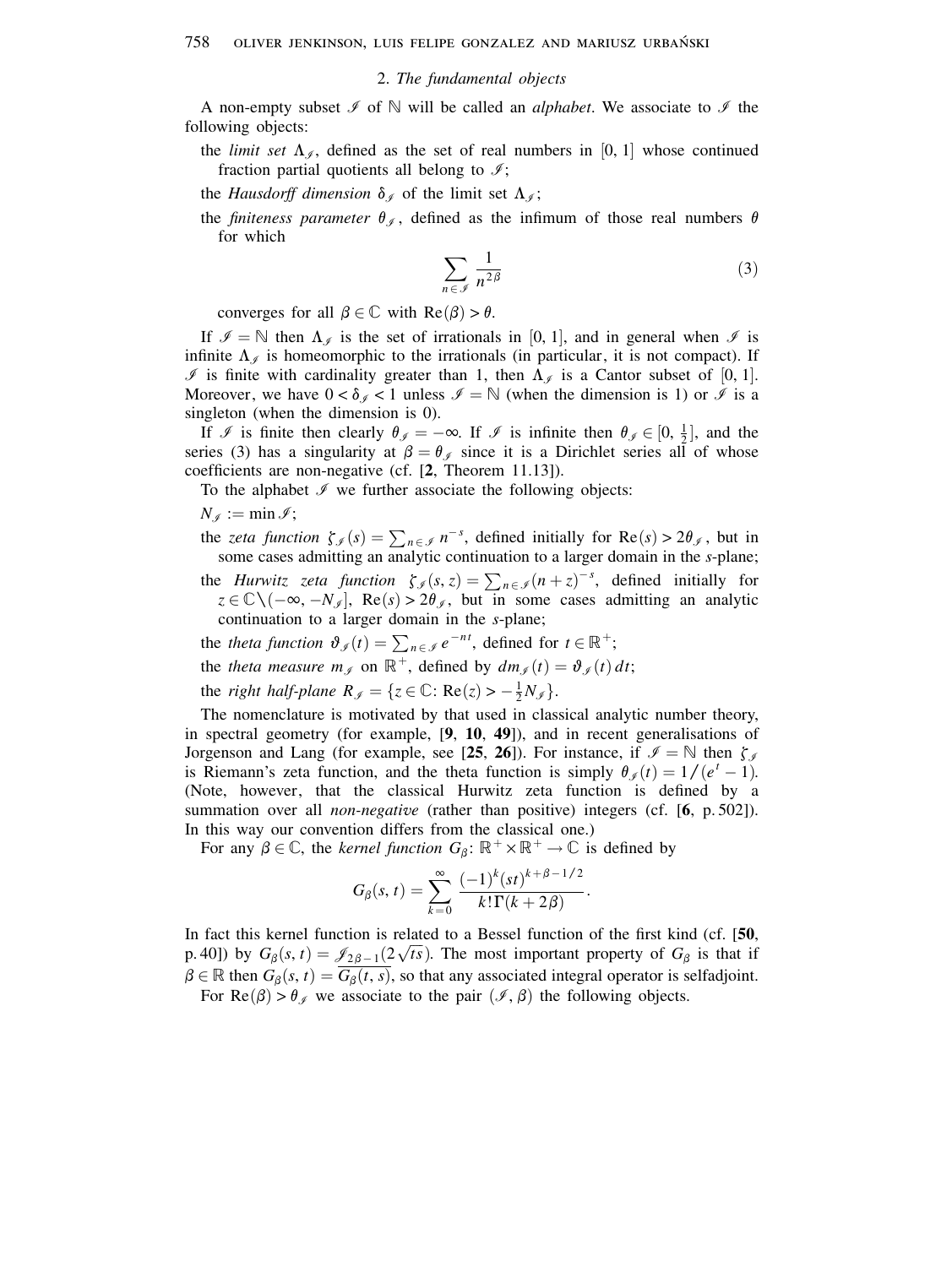The *integral transform*  $\mathcal{T}_{\mathcal{I},\beta}$  defined by

$$
\mathcal{T}_{\mathcal{I},\beta}\varphi(z) = \int_0^\infty s^{\beta - 1/2} e^{-sz} \varphi(s) \, dm_{\mathcal{I}}(s). \tag{4}
$$

The *space of integral transforms*  $\mathcal{H}_{\mathcal{J},\beta} = \mathcal{T}_{\mathcal{J},\beta}(L^2(m_{\mathcal{J}}))$ . This is a Hilbert space, its inner product inherited from  $L^2(m_{\mathcal{J}})$  via the map  $\mathcal{T}_{\mathcal{J},\beta}$ , which is easily seen to be injective and which we declare to be a Hilbert space isomorphism. It will be shown that each  $f \in \mathcal{H}_{\mathcal{I},\beta}$  is a function analytic in the right half-plane  $R_{\mathscr{I}}$ .

The *integral operator*  $\mathcal{K}_{\mathcal{I},\beta}$  defined by

$$
\mathscr{K}_{\mathscr{I},\,\beta}\,\varphi(t)=\int_0^\infty G_\beta(s,t)\varphi(s)\,dm_{\mathscr{I}}(s).
$$

The *transfer operator*  $\mathscr{L}_{\mathscr{I},\beta}$  defined by

$$
\mathcal{L}_{\mathcal{I},\beta}f(z) = \sum_{n \in \mathcal{I}} \left(\frac{1}{z+n}\right)^{2\beta} f\left(\frac{1}{z+n}\right). \tag{5}
$$

The main focus of our attention is the transfer operator  $\mathscr{L}_{\mathscr{I},\beta}$ . As mentioned in  $§$  1, one of the reasons for this interest is its relation with Hausdorff dimension  $\delta_{\mathscr{I}}$ . If  $\zeta_{\mathscr{I}}(2\theta_{\mathscr{I}}) = \infty$  (in which case we say that  $\mathscr{I}$  is regular, as in [30, 31], where examples of irregular sets can also be found) then there is a unique real value of  $\beta$  for which  $\mathscr{L}_{\beta,\beta}$  has spectral radius 1, and this value is precisely  $\delta_{\beta}$ (see [7, 30]). The transfer operator will be studied by means of the various auxiliary objects we have introduced. The integral transform  $\mathcal{T}_{\mathcal{I},\beta}$  resembles a Laplace–Mellin transform (cf. [25, p. 9]), although the exponent  $\beta - \frac{1}{2}$  is carefully chosen for our purposes (cf. Remark 3). The reason for the choice of kernel function  $G_{\beta}$  will become apparent in § 5.

## 3. Trace class transfer operators

As is well known, the spectral properties of the transfer operator  $\mathscr{L}_{\mathscr{I},\beta}$  depend strongly upon the space on which it acts. In fact it will be convenient for  $\mathcal{L}_{\mathcal{I},\beta}$  to act on several different spaces, which we now specify.

For  $0 < \alpha \le 1$ , let  $C^{\alpha}[0, 1]$  denote the space of complex-valued  $\alpha$ -Hölder functions on [0, 1], equipped with its Banach norm. For real  $\beta > \max(0, \theta_{\mathcal{J}})$ , the operator  $\mathscr{L}_{\mathscr{I},\beta}$ :  $C^{\alpha}[0,1] \rightarrow C^{\alpha}[0,1]$  enjoys various Perron–Frobenius-type properties. In particular, it has an essential spectral radius strictly smaller than its spectral radius  $(see [42]).$ 

Since  $z \mapsto (z+n)^{-2\beta}$  extends as a  $C^{\omega}$  function to the unit interval, the operator  $\mathscr{L}_{\mathscr{I},\beta}$  in fact preserves various subspaces of  $C^{\alpha}[0,1]$ , notably the Banach spaces  $C^{k}[0, 1]$  for  $k \in \mathbb{N}$ , the Fréchet space  $C^{\infty}[0, 1]$ , and the nuclear space  $C^{\infty}[0, 1]$ . When acting on  $C^k[0, 1]$ ,  $\mathcal{L}_{\mathcal{J}, \beta}$  is again quasicompact, although its essential spectral radius shrinks to 0 as  $k \to \infty$  (see [42]). In Proposition 2 it will be shown that the spectrum of  $\mathcal{L}_{\mathscr{I},\beta}$  on both  $C^{\infty}[0,1]$  and  $C^{\infty}[0,1]$  is a countable set accumulating at 0.

The operator  $\mathcal{L}_{\mathcal{I},\beta}$  also preserves various spaces of *holomorphic* functions, and there is considerable freedom in selecting such spaces. For example, suppose that  $D$  is a complex domain satisfying

(i) D does not intersect  $-\mathscr{I}$ ,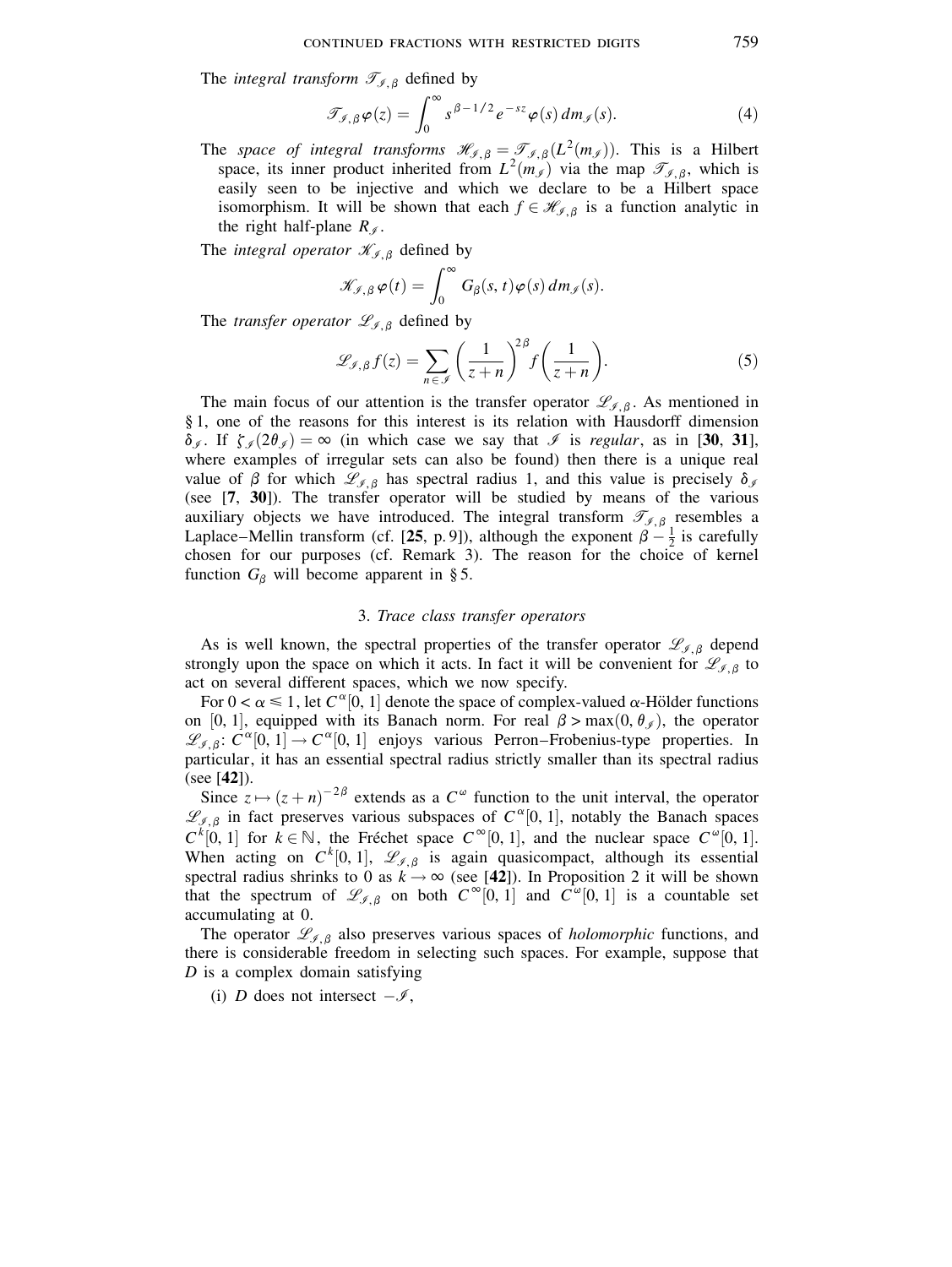(ii)  $\overline{D} \subset \text{int}(\bigcap_{n \in \mathcal{I}} S_n(D))$ , where  $S_n(z) := (1/z) - n$ ,

(iii)  $D$  is bounded and simply connected.

There is an abundance of such domains D. For example,  $D = \{z \in \mathbb{C} : |z - 1| < \frac{3}{2}\}\$ (cf. [33]) satisfies (i)–(iii) for any  $\mathscr{I} \subset \mathbb{N}$ . In certain applications it may be advantageous to choose large domains, and the main restriction on this is the value  $N_f = \min \mathcal{I}$ . If  $\mathcal{I}$  were the set of all prime numbers larger than 100, say, then the disc  $D = \{z \in \mathbb{C} : |z| < 100\}$  also satisfies (i)–(iii).

In general, if f is holomorphic on a complex domain D satisfying  $(i)$ – $(iii)$ , then  $\mathcal{L}_{\mathcal{I},\beta}f$  is holomorphic on some open neighbourhood of D. A suitably chosen space of functions holomorphic on  $D$ , and satisfying some prescribed condition on the boundary of D, will then be invariant under  $\mathcal{L}_{\mathcal{J},\beta}$ . Ruelle [38] worked with the disc algebra  $A_{\infty}(D)$  of holomorphic functions which extend continuously to the boundary of  $D$ , equipped with the supremum norm. This space has since been the most common choice, although Bergman, Dirichlet, or Hardy spaces (see [12]) are also invariant under  $\mathcal{L}_{\mathcal{I},\beta}$ , as are various more exotic (in general nonnormable) spaces (cf. [37, Chapter VIII, §2, 3]). However, for many reasons it is preferable to work with a *Hilbert* space. If  $D$  is a disc of radius  $r$ , centred at  $c$ , and in addition satisfying (i) and (ii) above, then a convenient choice is the Hardy space  $H^2(D)$  of those functions holomorphic on D and such that

$$
\sup_{\varrho < r} \frac{1}{2\pi} \int_0^{2\pi} |f(c + \varrho e^{it})|^2 \, dt < \infty.
$$

Note that any function holomorphic on an open neighbourhood of  $D$  is automatically in  $H^2(D)$ . The inner product on  $H^2(D)$  is defined by

$$
(f, g) = \frac{1}{2\pi} \int_0^{2\pi} f(c + re^{it}) \overline{g(c + re^{it})} dt,
$$

which is well defined since any element of  $H^2(D)$  extends as an  $L^2$  function of  $\partial D$ .

The very freedom in choosing these holomorphic function spaces means that none of them are canonical. By contrast  $C^{\infty}[0, 1]$  and  $C^{\omega}[0, 1]$  are both canonical, although neither of these is normable. Therefore the holomorphic function spaces may usefully be considered as intermediate spaces, on which certain properties of the transfer operator  $\mathcal{L}_{\mathcal{I},\beta}$  are more readily apparent. The intermediate nature of these spaces means that we do not strive for the utmost generality in our choice of the domain D. For simplicity we will only consider the Hilbert space  $H^2(D)$ and the Banach space  $A_{\infty}(D)$ , where D is a disc satisfying conditions (i) and (ii). When acting on either of these spaces, it will be seen that the operator  $\mathcal{L}_{f, \beta}$  is trace class (and hence compact), a concept we now briefly review.

Given a compact operator L:  $H \rightarrow H$  on a Hilbert space H, define the *n*th approximation number (or nth singular value) to be  $s_n(L) = \min\{||L - F||: F$  is a linear operator of rank at most  $n-1$ . Then L has a norm convergent expansion  $L = \sum_{n} s_n(L)(\varphi_n, \cdot) \psi_n$  for orthonormal sets  $\{\varphi_n\}$ ,  $\{\psi_n\}$  (cf. [45, Theorem 1.4]). For  $p > 0$ , the *Schatten-von Neumann ideal*  $\mathcal{S}_p(H)$  is the collection of those operators for which  $\sum_{n} s_n(L)^p < \infty$ . The case  $p = 1$  is of particular importance; L is said to be *trace class* if  $\sum_{n} s_n(L) < \infty$ , in which case its *trace*  $tr(L) = \sum_{n} s_n(L)(\varphi_n, \psi_n)$  is well defined. Lidskii's theorem then asserts that  $tr(L) = \sum_{n} \lambda_n(L)$ , where the  $\lambda_n(L)$  are the non-zero eigenvalues of L, counted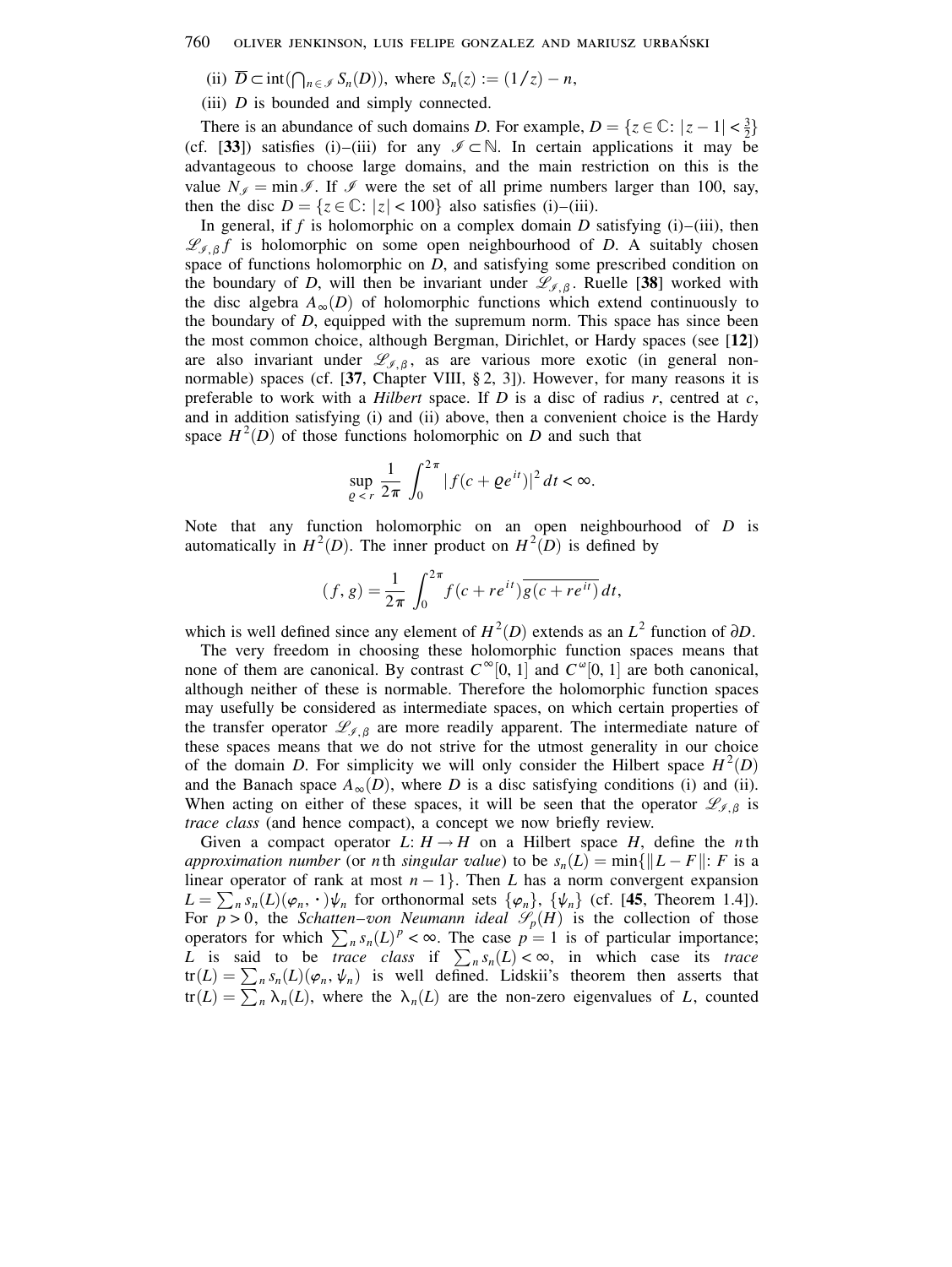with multiplicity. The Fredholm determinant for L is an entire function of  $z$ defined as  $\exp[\text{tr}(\log(I - zL))]$  for small z, and then by analytic continuation. Its zeros are precisely the reciprocals of the non-zero eigenvalues of  $L$ , the order of any zero being the algebraic multiplicity of the corresponding eigenvalue.

Grothendieck [18, 19] generalised the notion of trace class operators to Banach spaces *B*. If *L*:  $B \to B$  can be written as  $L(f) = \sum_n l_n(f) f_n$ , for some  $l_n \in B'$  and  $f_n \in B$  satisfying  $\sum_n ||l_n||_{B'} ||f_n||_B < \infty$ , then *L* is said to be *nuclear*. If  $\sum_{n} (\|l_n\|_{B'} \|f_n\|_{B})^p < \infty$ , then L is called *nuclear of order p*. If L is nuclear of order p for every  $p > 0$  then it is said to be *nuclear of order* 0. The class of nuclear operators of order  $\frac{2}{3}$  (the *Grothendieck trace class*) is of particular importance, for in that case the *trace*  $tr(L) = \sum_{n} l_n(f_n)$  is well defined, and independent of the sequences  $l_n$  and  $f_n$ . Moreover, for such operators Grothendieck [18] proved that the analogue of Lidskii's theorem holds, namely  $tr(L) = \sum_{n} \lambda_n(L)$ . The Fredholm determinant can also be defined for such operators  $L$ , in the same way as for trace class operators on Hilbert space, and its zeros are again related to the eigenvalues of  $L$  as above.

If  $||l_n||_{B'}||f_n||_B = O(\gamma^n)$  for some  $0 < \gamma < 1$ , we will say that L is exponentially nuclear (such operators are clearly nuclear of order 0). Moreover we have the<br>tail estimate  $\sum_{n=N}^{\infty} ||l_n||_{B'} ||f_n||_B = O(\gamma^N)$ , so that  $s_N(L) = O(\gamma^N)$ , and hence<br> $\sum_n s_n(L) < \infty$ . Therefore an exponentially nuclear operator on of trace class.

**PROPOSITION 1.** Suppose  $\mathcal{I} \subset \mathbb{N}$  is non-empty, and  $\text{Re}(\beta) > \theta_{\mathcal{I}}$ . Let  $D \subset \mathbb{C}$  be a disc satisfying conditions (i) and (ii).

(a)  $\mathcal{L}_{\mathcal{I},\beta}$ :  $H^2(D) \rightarrow H^2(D)$  belongs to every Schatten-von Neumann ideal  $\mathcal{S}_n(H^2(D))$ , with  $p > 0$ , and in particular is trace class.

(b)  $\mathcal{L}_{\mathcal{I},\beta}$ :  $A_{\infty}(D) \to A_{\infty}(D)$  is nuclear of order 0, and in particular is a Grothendieck trace class operator.

*Proof.* The assumptions on  $D$  guarantee that if  $f$  is holomorphic on  $D$  then  $\mathcal{L}_{\ell\beta}$  f is holomorphic on an open neighbourhood of D. In particular we may choose an open disc  $D'$ , concentric with  $D$ , and with strictly larger radius, such that  $\mathcal{L}_{f, \beta} f$  is holomorphic on D'. Let r and r' denote the radii of D and D' respectively, and let  $c$  denote their common centre. We have the Taylor series

$$
\mathscr{L}_{\mathscr{I},\beta}f(z)=\sum_{k=0}^{\infty}\psi_k(f)g_k(z),
$$

where

$$
\psi_k(f) = \frac{(\mathscr{L}_{\mathscr{I},\beta}f)^{(k)}(c)}{k!}, \quad g_k(z) = (z-c)^k.
$$

Now  $\psi_k(f) = O((r')^{-k})$ , since  $\mathcal{L}_{\mathscr{I},\beta} f$  is holomorphic on D'.

In particular, if E denotes either  $H^2(D)$  or  $A_{\infty}(D)$  then  $\mathscr{L}_{\mathscr{I},\beta} f \in E$ , and moreover  $\|\psi_k\|_{E'} = O((r')^{-k})$ . Clearly also  $g_k \in E$ , and  $\|g_k\|_E = r^k$ . Therefore  $||g_k||_E ||\psi_k||_{E'} = O((r/r')^k)$ , so that  $\mathscr{L}_{\mathscr{I}, \beta}$  is exponentially nuclear. The discussion preceding this proposition then implies that  $\mathcal{L}_{f, \beta}$  is (Grothendieck) trace class.

We now consider the action of  $\mathcal{L}_{\ell, \beta}$  on the spaces  $C^{\infty}[0, 1]$  and  $C^{\omega}[0, 1]$ . These are not Banach spaces, so care is needed in the definition of its spectrum,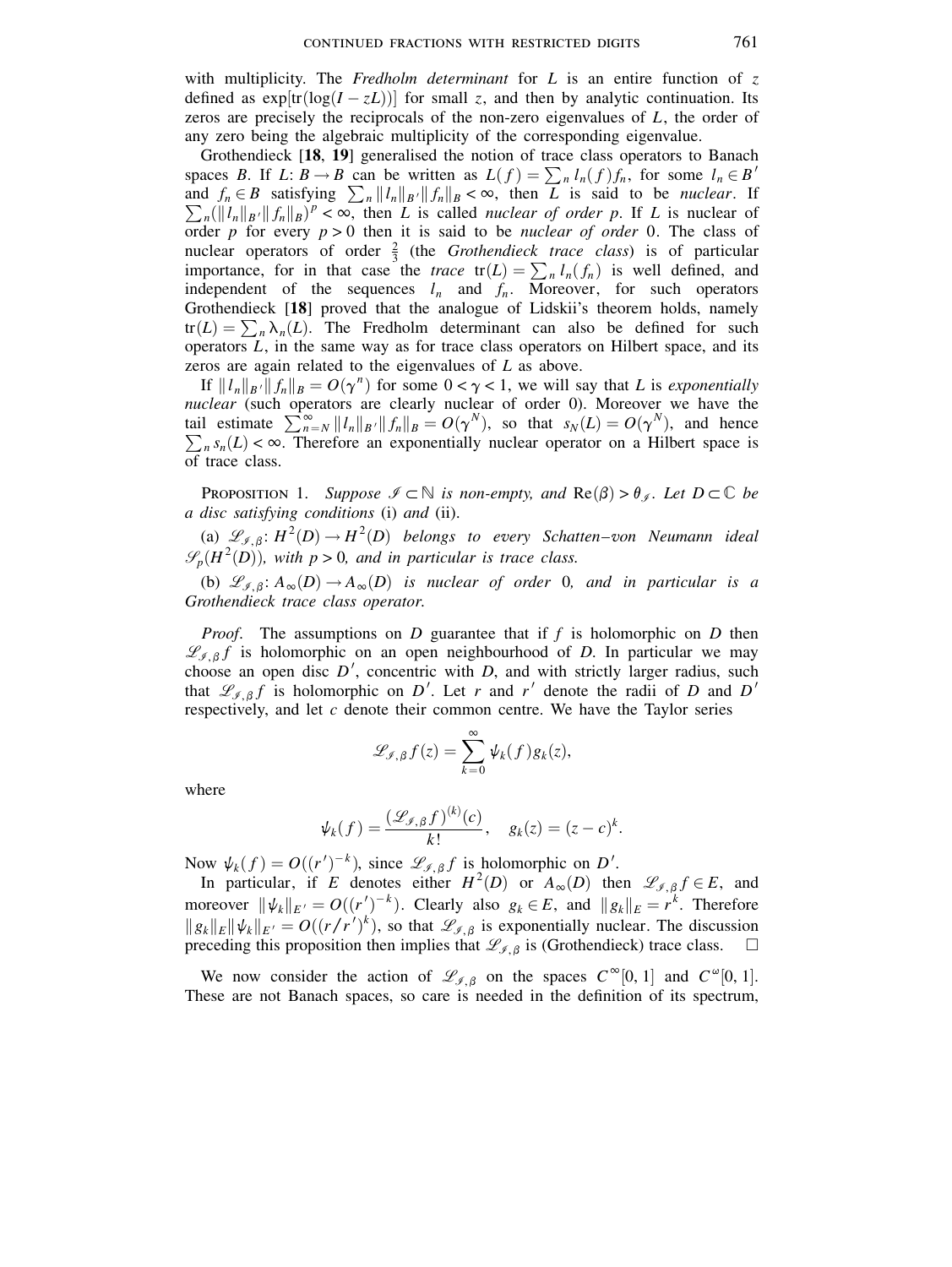which we will always understand in the sense of Allan [1] (see also  $\S$  A.1 of [4]). The spectrum of a linear operator  $L: E \to E$  on a topological vector space E will be denoted by  $\sigma(L|E)$ .

**PROPOSITION** 2. Suppose  $\mathcal{I} \subset \mathbb{N}$  is non-empty, and  $\text{Re}(\beta) > \theta_{\mathcal{I}}$ . Both

 $\mathscr{L}_{\mathscr{I},\beta}$ :  $C^{\infty}[0, 1] \to C^{\infty}[0, 1]$  and  $\mathscr{L}_{\mathscr{I},\beta}$ :  $C^{\omega}[0, 1] \to C^{\omega}[0, 1]$ 

have countable spectrum, the only accumulation point being at 0.

*Proof.* First we consider the operator  $\mathcal{L}_{f, \beta}$  acting on the space  $C^{\omega}[0, 1]$ . Let  $\Delta_i$  be a decreasing sequence of open rectangles with  $\bigcap_i \Delta_i = [0, 1]$ , such that  $\overline{\Delta}_i \subset \text{int}(\bigcap_{n \in \mathcal{I}} S_n(\Delta))$  and  $-\mathcal{I} \cap \Delta_i = \emptyset$ . For definiteness we could choose  $\Delta_i$  to be centred at  $a_i = \frac{1}{2} + 1/j$ , of height  $1/j$  and length  $1 + \frac{1}{2}\sqrt{(2a_i + 3)(2a_i - 1)}$ .

By Riemann's mapping theorem, there is a holomorphic diffeomorphism  $\Phi_i$ : int $(\bigcap_{n \in \mathcal{I}} S_n(\Delta_i)) \to \mathbb{D}(0, 1)$  sending the simply connected Jordan domain  $int(\bigcap_{n\in\mathscr{I}}S_n(\Delta_i))$  onto the open unit disc  $\mathbb{D}(0,1)$ . There is some  $0<\varrho_i<1$  such that  $\Phi(\Delta_i) \subset \mathbb{D}(0, \varrho_i)$ , the open disc of radius  $\varrho_i$  centred at 0. Let  $C_i$  denote the composition operator  $C_j f = f \circ \Phi_j$ . The Riemann mapping  $\Phi_j$  extends to a boundary homeomorphism  $\partial(\bigcap_{n\in\mathcal{I}}S_n(\Delta_i))\to S^1$  (see [23, Theorem 17.5.3]). This ensures that  $C_i$  is a continuous operator  $A_\infty(\mathbb{D}(0,1)) \to A_\infty(\text{int}(\bigcap_{n \in \mathcal{I}} S_n(\Delta_i))),$ with unit norm. The operator  $C_i^{-1}$  is also continuous, for the same reason.

By an argument analogous to that of Proposition 1 we see that  $C_i \circ \mathcal{L}_{\mathcal{I}, \beta} \circ C_i^{-1}$  is exponentially nuclear when acting on the space  $A_{\infty}(\Phi(\Delta_i))$ . From the continuity of  $C_i$ and  $C_i^{-1}$  we deduce that  $\mathscr{L}_{\mathscr{I},\beta}$ :  $A_\infty(\Delta_i) \to A_\infty(\Delta_i)$  is also exponentially nuclear. It follows that the non-zero eigenvalues of  $\mathscr{L}_{\mathscr{I},\beta}$ :  $A_{\infty}(\Delta_j) \to A_{\infty}(\Delta_j)$ , counted with algebraic multiplicity, are precisely the reciprocals of the zeros, again counted with multiplicity, of the Fredholm determinant  $D_{\mathscr{I},\beta}(z)$  of  $\mathscr{L}_{\mathscr{I},\beta}$ . But by a result of Ruelle [38], the Fredholm determinant for a transfer operator can be expressed in terms of the *periodic points* of the underlying dynamical system as

$$
D_{\mathscr{I},\beta}(z) = \exp - \sum_{n=1}^{\infty} \frac{z^n}{n} \sum_{\substack{T^n x = x \\ x \in \Lambda_{\mathscr{I}}}} \frac{\prod_{i=0}^{n-1} (T^i x)^{2\beta}}{1 - (-1)^n \prod_{i=0}^{n-1} (T^i x)^2},
$$

an expression which is manifestly independent of the particular domain  $\Delta_i$ . Thus the spectrum of  $\mathscr{L}_{\mathscr{I},\beta}$ :  $A_{\infty}(\Delta_i) \to A_{\infty}(\Delta_i)$  is independent of  $\Delta_i$ . Let  $\{\lambda_i\}_{i\in\mathbb{N}}\cup\{0\}$ denote this common spectrum.

Now  $C^{\omega}[0, 1]$  is topologised as the inductive limit of the injective inductive system of Banach spaces  $E_i := A_\infty(\Delta_i)$ . Each  $\mathscr{L}_{\mathscr{I}, \mathscr{B}} : E_i \to E_i$  is nuclear, and hence compact, and these operators all have identical spectrum  $\{\lambda_i\}_{i\in\mathbb{N}}\cup\{0\}$ . A result of Bandtlow [4, Corollary A.7.11] then allows us to deduce that the spectrum of  $\mathcal{L}_{\mathcal{J},\beta}$ :  $C^{\omega}[0,1] \to C^{\omega}[0,1]$  is also  $\{\lambda_i\}_{i \in \mathbb{N}} \cup \{0\}.$ 

To treat the operator  $\mathscr{L}_{\mathscr{I},\beta}$ :  $C^{\infty}[0, 1] \to C^{\infty}[0, 1]$ , we first note that  $C^{\infty}[0, 1]$  is the projective limit of the countable injective projective system of Banach spaces  $C^{k}[0, 1]$ . This means, by [4, Proposition A.7.20], that the spectrum  $\sigma(\mathcal{L}_{\mathcal{I},\beta}|C^{\infty}[0,1])$  is the intersection of the spectra  $\sigma(\mathcal{L}_{\mathcal{J},\beta}|C^k[0,1])$ , with  $k \in \mathbb{N}$ .<br>We claim that  $\mathcal{L}_{\mathcal{J},\beta}$ :  $C^k[0,1] \to C^k[0,1]$  is quasicompact, and that its essential

spectral radius shrinks to 0 as  $k \to \infty$ . This will essentially follow from another result of Ruelle [42]. Since  $\text{Re}(\beta) > \theta_{\mathscr{I}}$  then condition (i) on p.176 of [42] is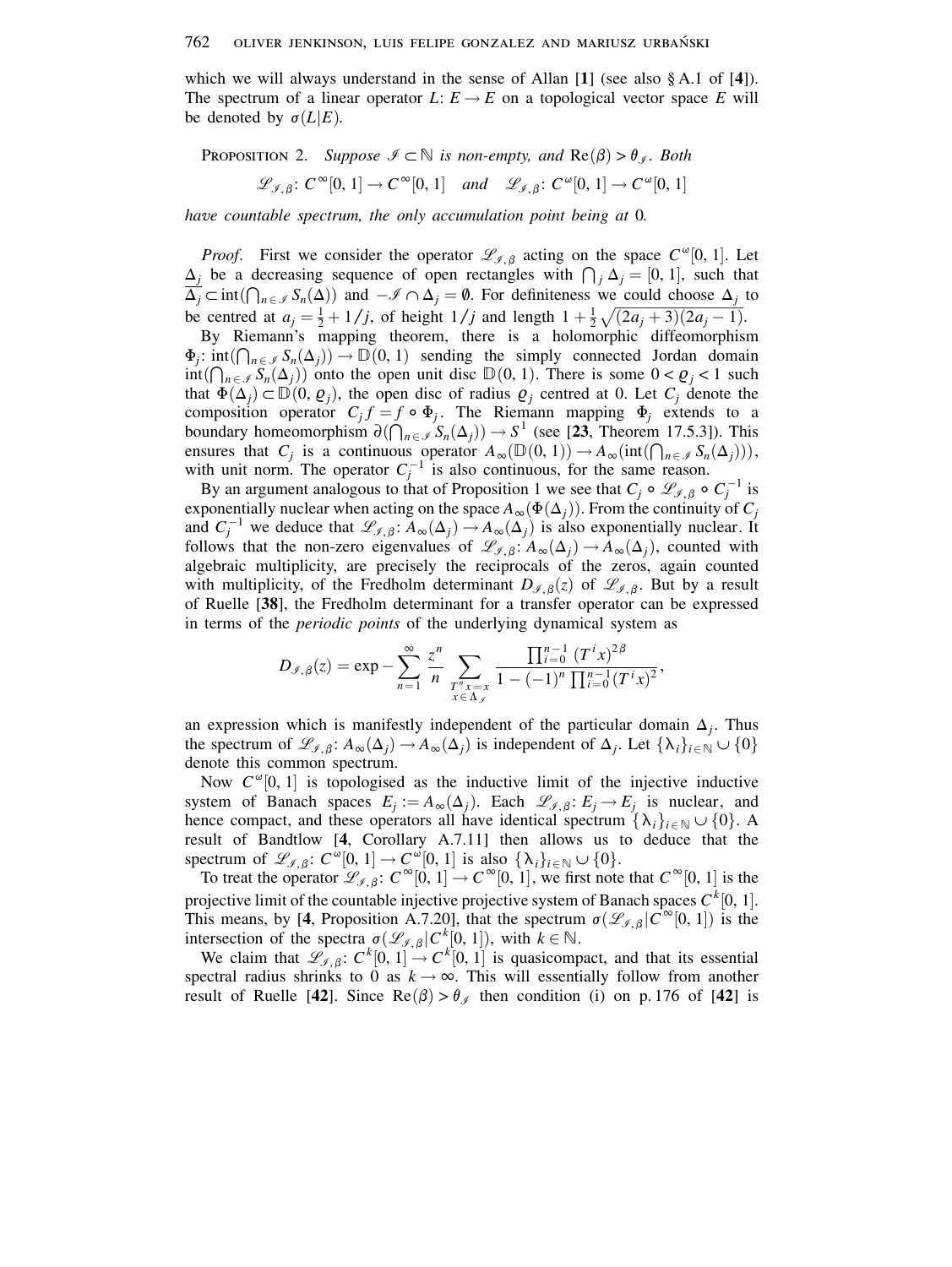satisfied for the operator  $\mathscr{L}_{\mathscr{I},\beta}$ , and also for  $\mathscr{L}_{\mathscr{I},\beta}^2$ . Now  $\mathscr{L}_{\mathscr{I},\beta}^2$  is a transfer operator for the infinite iterated function system determined by the collection of strict contractions

$$
T_{m,n}(z) = \left(m + \frac{1}{z+n}\right)^{-1} \quad \text{for } (m,n) \in \mathscr{I}^2.
$$

Since  $|T'_{m,n}(z)| \leq \frac{1}{4}$  for all  $(m, n) \in \mathcal{I}^2$  and  $z \in [0, 1]$ , the results of [42] can be applied to  $\mathcal{L}_{\ell,\beta}^2$  (the subtlety here is that if  $1 \in \mathcal{I}$  then Ruelle's results would not apply verbatim to  $\mathcal{L}_{\mathcal{I},\beta}$ , since  $T_1(z) = 1/(z+1)$  is not a *strict* contraction). By Theorem 1.3 of [42] we see that  $\mathcal{L}_{\mathcal{I},\beta}^2$ :  $C^k[0,1] \to C^k[0,1]$  is quasicompact, with essential spectral radius bounded by  $c(\frac{1}{4})^k$ , where  $c > 0$  is independent of k. If we consider both  $\mathscr{L}_{\mathscr{I},\beta}$  and  $\mathscr{L}_{\mathscr{I},\beta}^2$  as acting on the Calkin algebra (that is, bounded operators modulo compact ones), then an application of the spectral mapping<br>theorem shows that  $\mathcal{L}_{\mathcal{I},\beta}$ :  $C^k[0, 1] \rightarrow C^k[0, 1]$  is also quasicompact, with essential spectral radius bounded by  $\sqrt{c}(\frac{1}{2})^k$ .

In particular, the essential spectral radius of  $\mathscr{L}_{\mathscr{I},\beta}$  does tend to 0 as  $k \to \infty$ , so that  $\sigma(\mathcal{L}_{\mathscr{I},\beta}|C^{\infty}[0,1])=\bigcap_{k=1}^{\infty}\sigma(\mathcal{L}_{\mathscr{I},\beta}|C^{k}[0,1])$  is countable, its only accumulation point being at 0.  $\Box$ 

REMARK 1. In the course of the above proof it was shown that the spectrum of  $\mathscr{L}_{\ell, \beta}$  on  $C^{\omega}[0, 1]$  coincides with that on  $A_{\infty}(D)$ , for suitable domains D. In fact it can be proved that the spectrum of  $\mathcal{L}_{\mathcal{I},\beta}$  on each of the spaces  $C^{\infty}[0,1], C^{\omega}[0,1],$  $H^2(D)$  and  $A_{\infty}(D)$  is identical. The proof of this is postponed until Theorem 3, when the Hilbert space  $\mathcal{H}_{\mathcal{J},\beta}$  will also intervene.

## 4. The integral operator and integral transform

The following lemma is elementary, and its proof is left as an exercise.

LEMMA 1 (Properties of the theta function  $\vartheta_{\mathscr{J}}$ ). Suppose  $\mathscr{I} \subset \mathbb{N}$  is non-empty. Let  $\vartheta_{\mathcal{I}}(t) = \sum_{n \in \mathcal{I}} e^{-nt}$  be the corresponding theta function. Then (a)  $\vartheta_{\mathscr{I}}: \mathbb{R}^+ \to \mathbb{R}^+$  is monotone decreasing, with  $\lim_{t \to \infty} \vartheta_{\mathscr{I}}(t) = 0$ , (b)  $\lim_{t\to 0} \vartheta_{\mathcal{I}}(t) = \infty$  if and only if  $\mathcal{I}$  is infinite, (c)  $e^{-N_s t} \le \vartheta_s(t) \le (1 - e^{-1})^{-1} e^{-N_s t}$  for all  $t \ge 1$ .

The following lemma is a standard tool in Mellin transform theory, and will be used several times. Its proof follows from the simple change of variable  $u = at$ .

LEMMA 2 (Mellin transform trick). For  $\text{Re}(s) > 0$ ,  $a > 0$ , and any locally integrable function g for which either side of the equality is finite,

$$
\int_0^{\infty} t^{s-1} g(at) dt = \frac{1}{a^s} \int_0^{\infty} u^{s-1} g(u) du.
$$

An immediate application is to the following.

LEMMA 3. Suppose  $\mathcal{I} \subset \mathbb{N}$  is non-empty. If  $\text{Re}(s) > \max(0, 2\theta_{\ell})$  then

$$
\zeta_{\mathscr{I}}(s,z)=\frac{1}{\Gamma(s)}\,\int_0^\infty t^{s-1}\,e^{-zt}\,dm_{\mathscr{I}}(t).
$$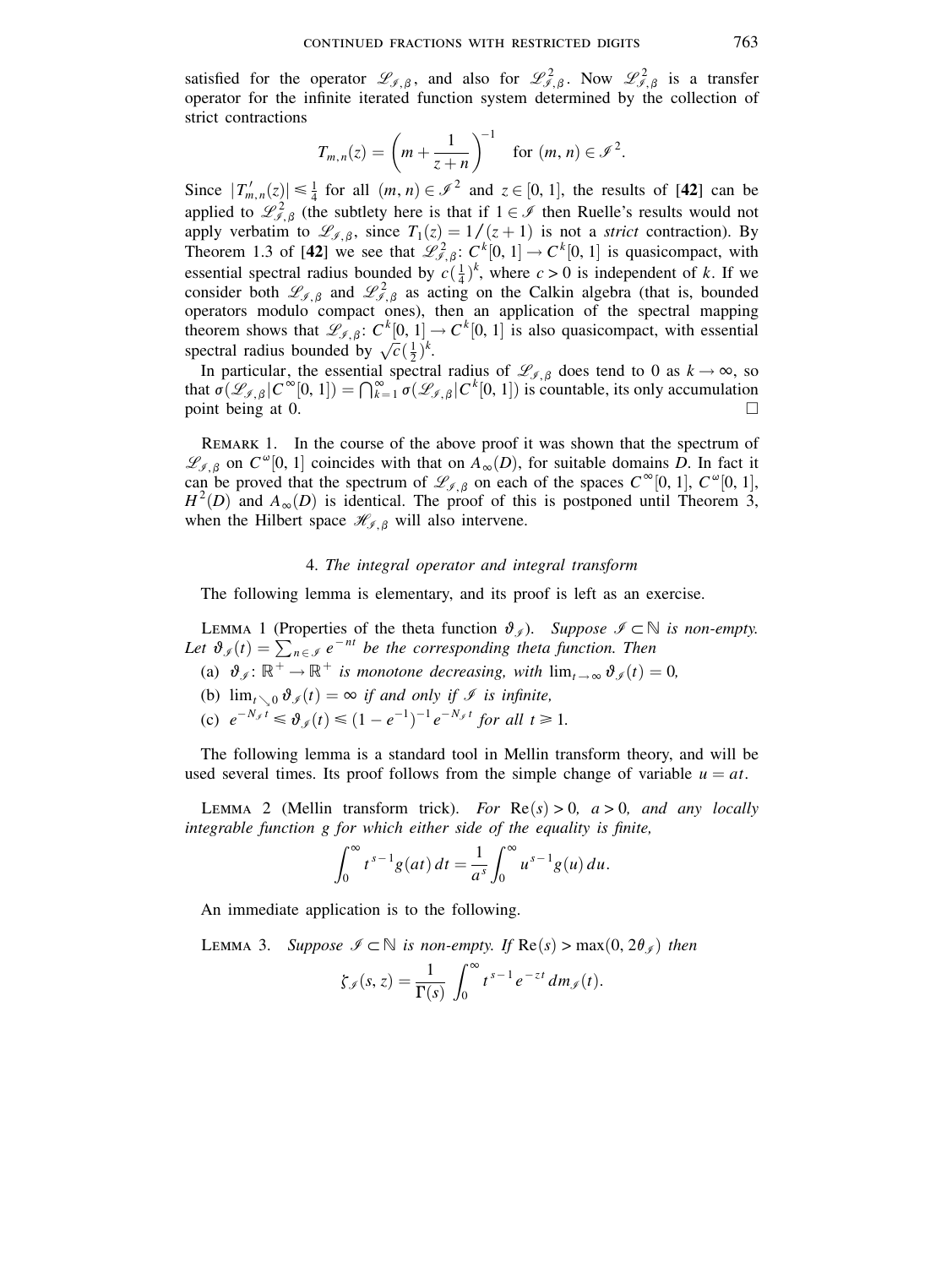#### 764 OLIVER JENKINSON, LUIS FELIPE GONZALEZ AND MARIUSZ URBAŃSKI

*Proof.* Since  $Re(s) > 0$ , we have

$$
\zeta_{\mathscr{I}}(s,z)\Gamma(s)=\sum_{n\in\mathscr{I}}\frac{1}{(z+n)^s}\int_0^\infty u^{s-1}e^{-u}\,du.
$$

Applying Lemma 2 and then interchanging integration and summation (which is justified since both are absolutely convergent) gives

$$
\zeta_{\mathcal{J}}(s, z)\Gamma(s) = \sum_{n \in \mathcal{J}} \int_0^\infty t^{s-1} e^{-t(z+n)} dt
$$
  
= 
$$
\int_0^\infty t^{s-1} e^{-zt} \sum_{n \in \mathcal{J}} e^{-tn} dt
$$
  
= 
$$
\int_0^\infty t^{s-1} e^{-zt} dm_{\mathcal{J}}(t).
$$

REMARK 2. The case  $z = 0$  in Lemma 3 yields the following integral expression for the zeta function  $\zeta_{\mathscr{I}}(s)$ :

$$
\zeta_{\mathscr{I}}(s) = \frac{1}{\Gamma(s)} \int_0^\infty t^{s-1} \, dm_{\mathscr{I}}(t)
$$

valid for  $\text{Re}(s) > \max(0, 2\theta_{\mathcal{J}})$ .

LEMMA 4. Suppose  $\mathscr{I} \subset \mathbb{N}$  is non-empty, and  $\text{Re}(\beta) > \max(0, \theta_{\mathscr{I}})$ . If  $\varphi \in L^2(m_{\mathscr{I}})$ then  $\mathcal{T}_{\mathcal{I},\beta}(\varphi)$  is holomorphic in the right half-plane  $R_{\mathcal{I}} = \{z \in \mathbb{C} : \text{Re}(z) > -\frac{1}{2}N_{\mathcal{I}}\}.$ 

*Proof.* Suppose  $\varphi \in L^2(m_\mathscr{I})$ . By Lemma 1.1 of [25], it suffices to show that

$$
\mathscr{T}_{\mathscr{I},\beta}\varphi(z)=\int_0^\infty s^{\beta-1/2}e^{-sz}\varphi(s)\,dm_{\mathscr{I}}(s)=\int_0^\infty s^{\beta-1/2}e^{-sz}\varphi(s)\vartheta_{\mathscr{I}}(s)\,ds
$$

is uniformly convergent in z, on any compact subset of  $R_{\mathcal{J}}$ . To do this we will

split the range of integration, considering separately the integrals  $\int_1^{\infty}$  and  $\int_0^1$ .<br>We will first show that  $\int_1^{\infty} |s^{\beta - 1/2} e^{-sz} \varphi(s)| \vartheta_{\mathcal{J}}(s) ds < \infty$ , uniformly on any compact subset of  $R_{\mathscr{I}}$ .

Since  $\varphi \in L^2(m_\mathscr{I})$  then  $\int_0^\infty |\varphi(s)|^2 \vartheta_{\mathscr{I}}(s) ds < \infty$ , and so  $|\varphi(s)|^2 \vartheta_{\mathscr{I}}(s) \to 0$  as  $s \to \infty$ . By Lemma 1(c) we deduce that  $|\varphi(s)| \leq e^{sN_\mathscr{I}/2}$  for all sufficiently large s. Consequently, there exists  $K > 0$  such that

$$
\int_1^\infty |s^{\beta-1/2} e^{-sz} \varphi(s) | \vartheta_{\mathscr{I}}(s) ds \leq K \int_1^\infty s^{\beta-1/2} e^{-s(\text{Re}(z)+N_{\mathscr{I}}/2)} ds,
$$

and this integral is convergent for  $\text{Re}(z) > -\frac{1}{2}N_f$ . The convergence is uniform on

and this integral is convergent for  $\text{Re}(z) \geq \frac{2^N y}{2^N y}$ . The convergence is different on<br>any compact subset of  $R_{\mathscr{I}}$  (indeed on any half-plane  $\text{Re}(z) \geq -\frac{1}{2}N_{\mathscr{I}} + \delta$ , for  $\delta > 0$ ).<br>We now consider the

$$
\int_0^\infty |s^{\beta - 1/2}|^2 dm_{\mathcal{J}}(s) = \int_0^\infty s^{2\operatorname{Re}(\beta) - 1} dm_{\mathcal{J}}(s) = \zeta_{\mathcal{J}}(2\operatorname{Re}(\beta))\Gamma(2\operatorname{Re}(\beta)) < \infty
$$

for  $\text{Re}(\beta) > \max(0, \theta_{\neq})$ , as required.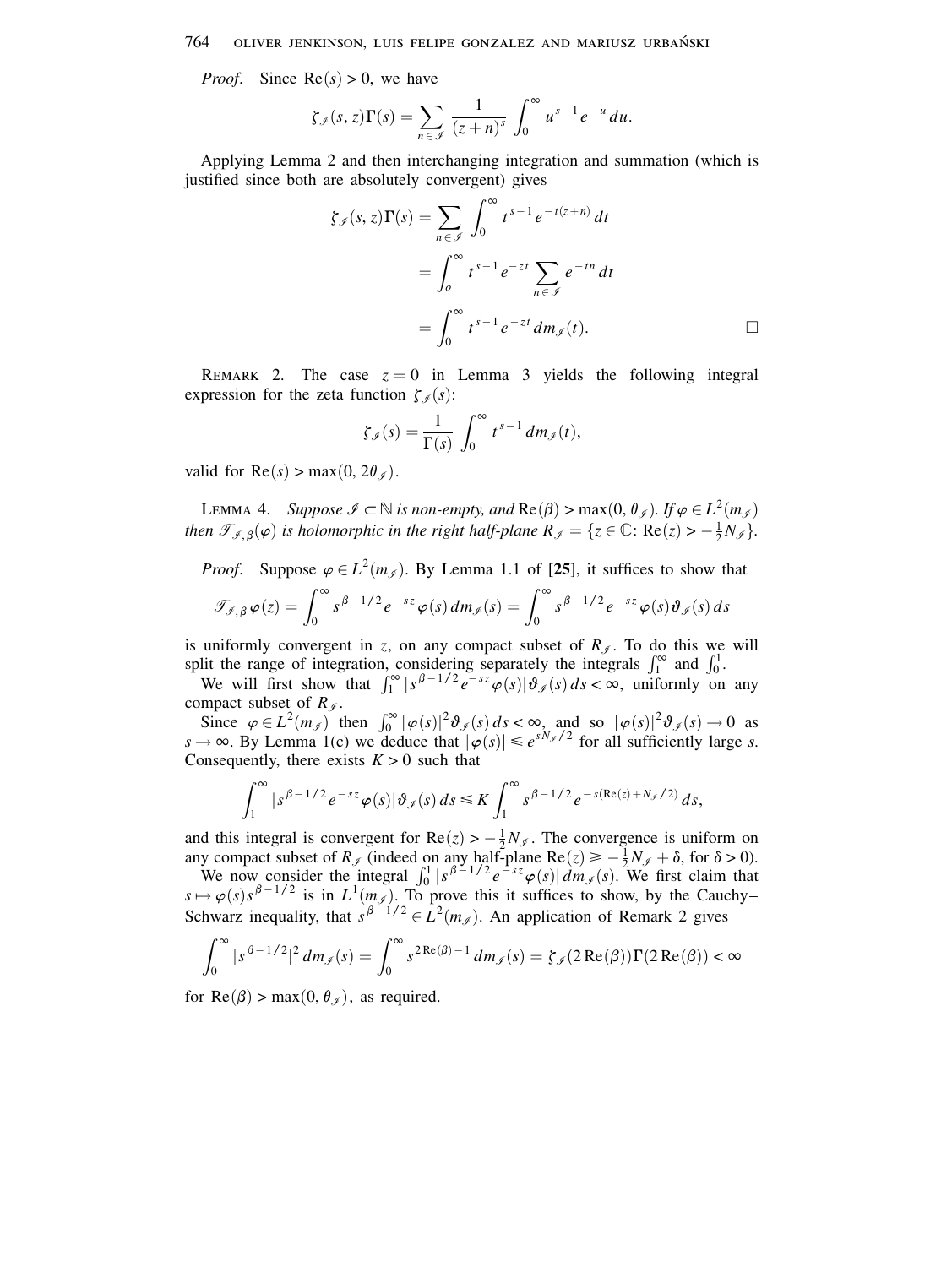For Re(z) > 
$$
-\frac{1}{2}N_{\mathscr{I}}
$$
 we have  
\n
$$
\int_0^1 |s^{\beta - 1/2} e^{-sz} \varphi(s)| dm_{\mathscr{I}}(s) \le e^{N_{\mathscr{I}}/2} \int_0^1 s^{\text{Re}(\beta) - 1/2} |\varphi(s)| dm_{\mathscr{I}}(s)
$$
\n
$$
\le e^{N_{\mathscr{I}}/2} \int_0^\infty s^{\text{Re}(\beta) - 1/2} |\varphi(s)| dm_{\mathscr{I}}(s)
$$
\n
$$
< \infty
$$

since  $\varphi(s) s^{\beta - 1/2} \in L^1(m_\mathscr{I})$ . Indeed the convergence of this integral is uniform on all of  $R_{\varnothing}$ .

We have checked that the integral  $\int_0^\infty s^{\beta-1/2} e^{-sz} \varphi(s) dm_f(s)$  is absolutely convergent, uniformly on any compact subset of  $R_{\mathscr{I}}$ , so we have the required result.  $\Box$ 

The integral operator  $\mathcal{K}_{\ell,\beta}$  will always act on the space  $L^2(m_{\ell})$ , which we now show it leaves invariant.

LEMMA 5. Suppose  $\mathcal{I} \subset \mathbb{N}$  is non-empty, and  $\text{Re}(\beta) > \max(0, \theta_{\mathcal{I}})$ . The integral operator  $\mathcal{K}_{\mathcal{I},\beta}$ 

- (a) preserves the space  $L^2(m_{\mathcal{J}})$ ,
- (b) is trace class when acting on  $L^2(m_4)$ ,
- (c) is selfadjoint in the case where  $\beta$  is real.

*Proof.* Part (a) will follow from part (b), which we now prove. The straightforward expansion

$$
\mathcal{K}_{\mathcal{I},\beta}\varphi(t) = \sum_{k=0}^{\infty} \frac{(-1)^k t^{k+\beta-1/2}}{k!\Gamma(k+2\beta)} \int_0^{\infty} s^{k+\beta-1/2} \varphi(s) \, dm_{\mathcal{I}}(s)
$$

is in fact not a nuclear representation. However, the Bessel function can be expanded (cf. [47, p. 8]) in terms of Laguerre polynomials  $L_n^{(2\beta-1)}$  (which form an orthogonal basis for  $L^2(\mathbb{R}^+, ds)$  as

$$
G_{\beta}(s,t)=\mathscr{J}_{2\beta-1}(2\sqrt{st})=(st)^{\beta-1/2}e^{-t}\sum_{n=0}^{\infty}\frac{L_{n}^{(2\beta-1)}(s)t^{n}}{\Gamma(n+2\beta)}.
$$

This gives the representation

$$
\mathscr{K}_{\mathscr{I},\beta}\varphi=\sum_{n=0}^\infty l_n(\varphi)f_n,
$$

where

$$
f_n(s) = s^{\beta - 1/2} L_n^{(2\beta - 1)}(s), \quad l_n(\varphi) = \int_0^\infty \frac{t^{n+\beta - 1/2} e^{-t}}{\Gamma(n + 2\beta)} \varphi(t) \, dm_{\mathcal{J}}(t).
$$

A calculation (cf. [34, p. 155]), again using Lemma 2, reveals this to be an exponentially nuclear representation, with the exponential decay of the  $||l_n||$ dominating the exponential growth of the  $||f_n||$ . The discussion preceding Proposition 1 then implies that  $\mathscr{L}_{\mathscr{I},\beta}$  is trace class.

Part (c) is clear since  $G_{\beta}(s, t) = G_{\beta}(t, s)$  for  $\beta \in \mathbb{R}$ .  $\Box$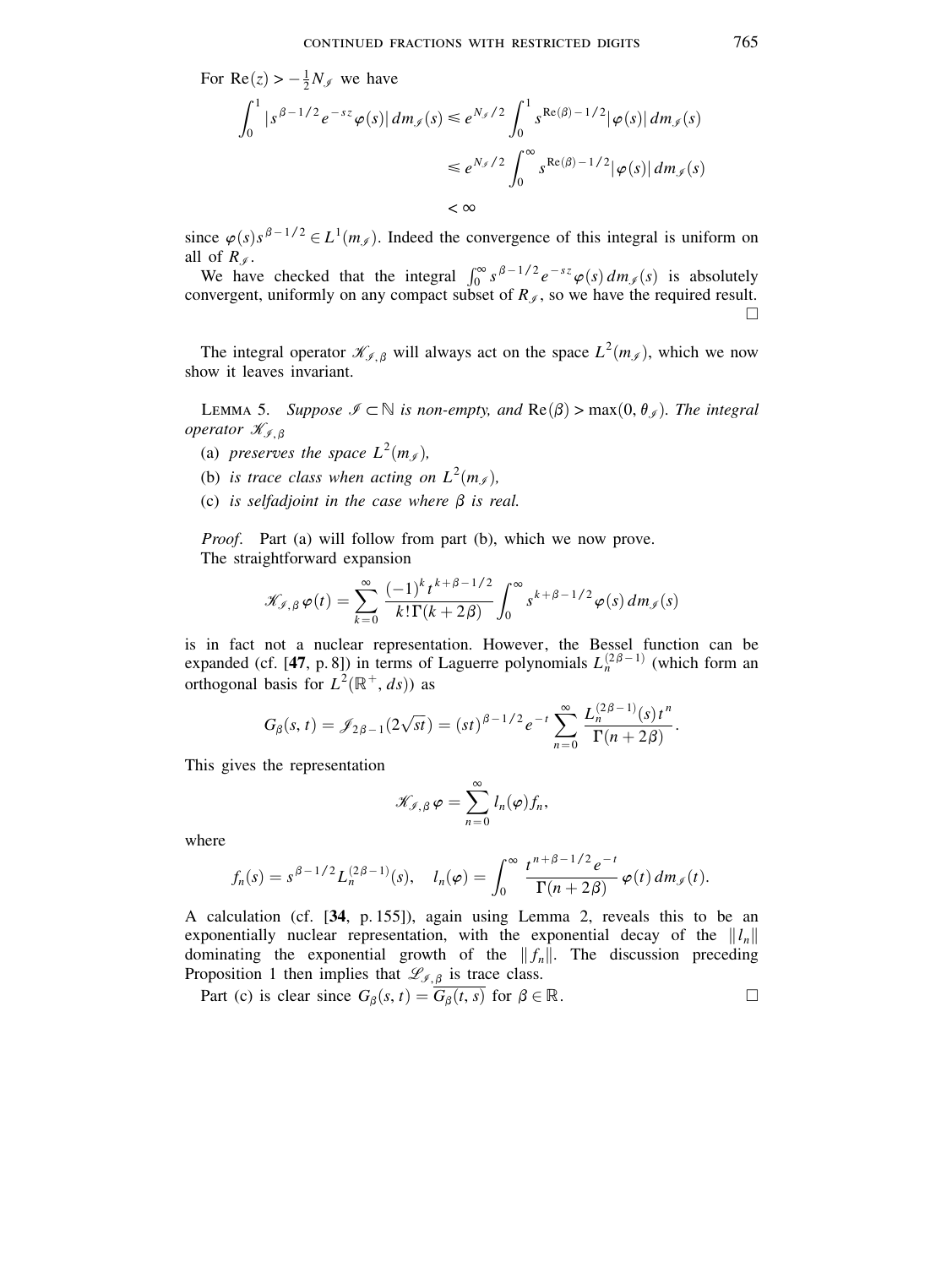# 5. The transfer operator on the space of integral transforms

THEOREM 1. Suppose  $\mathcal{I} \subset \mathbb{N}$  is non-empty, and  $\text{Re}(\beta) > \max(0, \theta_{\mathcal{I}})$ . Then

- (a) the transfer operator  $\mathcal{L}_{\mathcal{I},\beta}$  preserves the space  $\mathcal{H}_{\mathcal{I},\beta} = \mathcal{T}_{\mathcal{I},\beta}(L^2(m_{\mathcal{I}})),$
- (b) if  $\mathcal{K}_{\mathcal{I},\beta}$ :  $L^2(m_{\mathcal{I}}) \to L^2(m_{\mathcal{I}})$  is the integral operator with kernel function  $G_{\beta}$ , then





Proof. At several points during this proof we swap order of summation, or interchange summation and integration. On each occasion this is justified by absolute convergence, stemming from the hypothesis  $\text{Re}(\beta) > \max(0, \theta_{\mathcal{J}})$ . Now

$$
\mathcal{L}_{\mathcal{J},\beta} \circ \mathcal{J}_{\mathcal{J},\beta} \varphi(z) = \sum_{n \in \mathcal{J}} \left( \frac{1}{z+n} \right)^{2\beta} \mathcal{J}_{\mathcal{J},\beta} \varphi \left( \frac{1}{z+n} \right)
$$

$$
= \sum_{n \in \mathcal{J}} \left( \frac{1}{z+n} \right)^{2\beta} \int_0^\infty s^{\beta - 1/2} e^{-s/(z+n)} \varphi(s) dm_{\mathcal{J}}(s)
$$

$$
= \int_0^\infty s^{\beta - 1/2} \varphi(s) \sum_{n \in \mathcal{J}} \left( \frac{1}{z+n} \right)^{2\beta} e^{-s/(z+n)} dm_{\mathcal{J}}(s). \quad (6)
$$

Manipulating part of the integrand we have

$$
\sum_{n \in \mathcal{J}} \left(\frac{1}{z+n}\right)^{2\beta} e^{-s/(z+n)} = \sum_{n \in \mathcal{J}} \left(\frac{1}{z+n}\right)^{2\beta} \sum_{k=0}^{\infty} \left(\frac{-s}{z+n}\right)^{k} \frac{1}{k!}
$$

$$
= \sum_{k=0}^{\infty} \sum_{n \in \mathcal{J}} \left(\frac{1}{z+n}\right)^{k+2\beta} \frac{(-s)^{k}}{k!}
$$

$$
= \sum_{k=0}^{\infty} \frac{(-s)^{k}}{k!} \zeta_{\mathcal{J}}(k+2\beta, z)
$$

$$
= \sum_{k=0}^{\infty} \frac{(-s)^{k}}{k! \Gamma(k+2\beta)} \int_{0}^{\infty} t^{k+2\beta-1} e^{-zt} dm_{\mathcal{J}}(t)
$$

where Lemma 3 was used for the final step.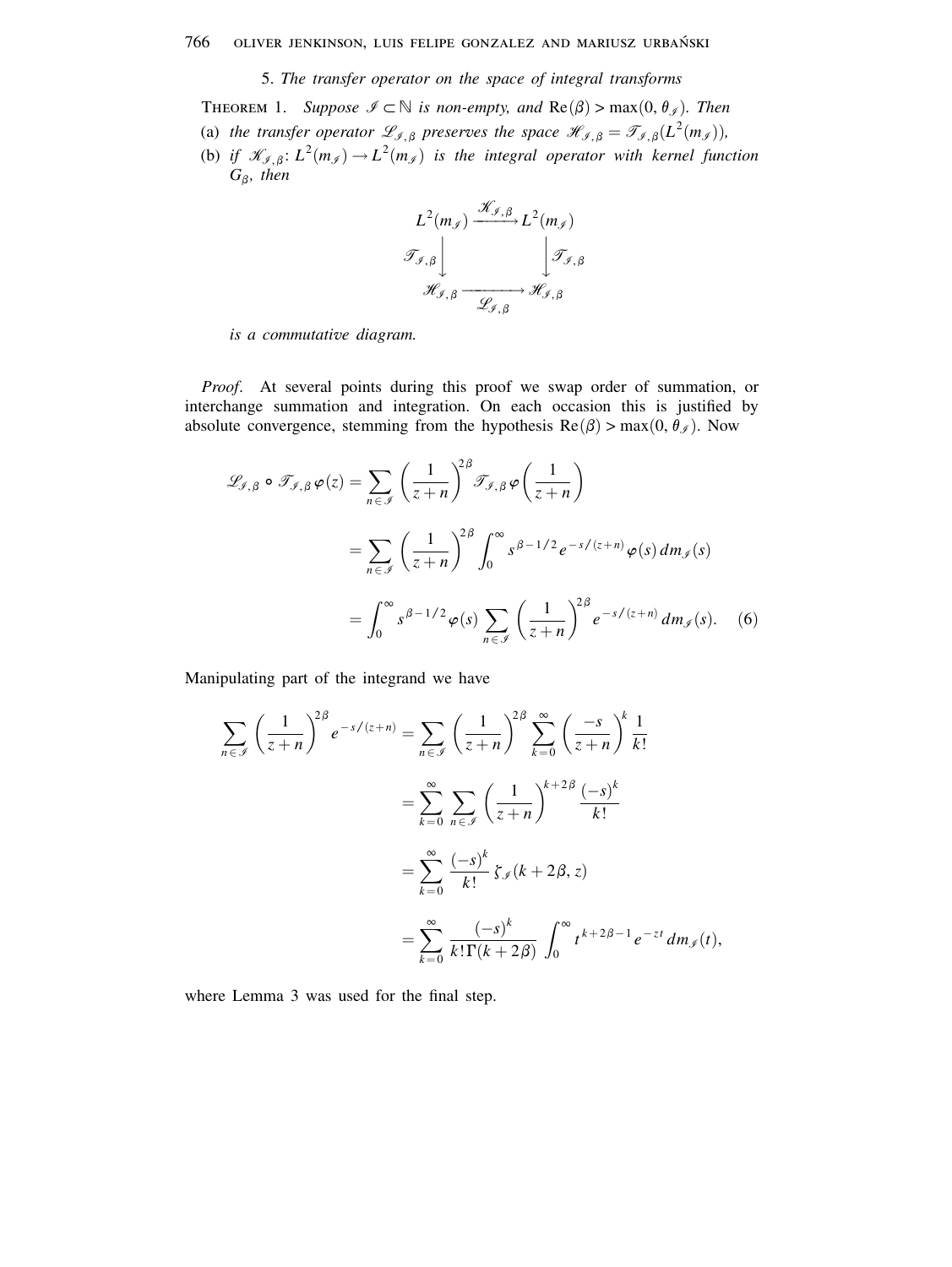Substituting into (6) gives us  $\left( \right)$ 

 $\epsilon$ 

 $\overline{a}$ 

$$
\mathcal{L}_{\mathcal{J},\beta} \circ \mathcal{I}_{\mathcal{J},\beta} \varphi(z)
$$
\n
$$
= \int_{s=0}^{\infty} \int_{t=0}^{\infty} s^{\beta - 1/2} \varphi(s) \sum_{k=0}^{\infty} \frac{(-s)^k}{k! \Gamma(k+2\beta)} t^{k+2\beta - 1} e^{-zt} dm_{\mathcal{J}}(t) dm_{\mathcal{J}}(s)
$$
\n
$$
= \int_{s=0}^{\infty} \int_{t=0}^{\infty} \varphi(s) G_{\beta}(s,t) t^{\beta - 1/2} e^{-zt} dm_{\mathcal{J}}(t) dm_{\mathcal{J}}(s)
$$
\n
$$
= \int_{t=0}^{\infty} t^{\beta - 1/2} e^{-zt} \left[ \int_{s=0}^{\infty} G_{\beta}(s,t) \varphi(s) dm_{\mathcal{J}}(s) \right] dm_{\mathcal{J}}(t)
$$
\n
$$
= \mathcal{J}_{\mathcal{J},\beta} \circ \mathcal{K}_{\mathcal{J},\beta} \varphi(z).
$$

So indeed the operators  $\mathcal{L}_{\mathcal{I},\beta}$  and  $\mathcal{K}_{\mathcal{I},\beta}$  are conjugated by the integral transform  $\mathcal{T}_{\mathcal{I},\beta}$ , and in particular  $\mathcal{L}_{\mathcal{I},\beta}$  preserves the space  $\mathcal{H}_{\mathcal{I},\beta}$ .  $\Box$ 

REMARK 3. It is now clear why the exponent  $\beta - \frac{1}{2}$  was chosen in the integral transform  $\mathcal{T}_{\mathcal{J},\beta}\varphi(z) = \int_0^\infty s^{\beta - 1/2} e^{-sz} \varphi(s) dm_\mathcal{J}(s)$ . It ensures that  $\mathcal{L}_{\mathcal{J},\beta}$  is conjugate to an integral operator with symmetric kernel.

THEOREM 2. Let  $\mathcal I$  be a non-empty subset of  $\mathbb N$ . Suppose  $\beta \in \mathbb R$  with  $\beta > \max(0, \theta_{\mathcal{J}})$ . Then the operator  $\mathcal{L}_{\mathcal{J},\beta}$ :  $\mathcal{H}_{\mathcal{J},\beta} \to \mathcal{H}_{\mathcal{J},\beta}$  is conjugate to a selfadjoint operator, and in particular has real spectrum.

This spectrum is a sequence of real numbers union its accumulation point at 0.

*Proof.* The continuous conjugacy of Theorem 1 between the integral operator  $\mathcal{K}_{\mathcal{I}, \beta}$ and the transfer operator  $\mathcal{L}_{\mathcal{J},\beta}$ :  $\mathcal{H}_{\mathcal{J},\beta} \to \mathcal{H}_{\mathcal{J},\beta}$  implies that their spectra coincide.

Now  $\mathcal{K}_{\mathcal{I},\beta}$  is trace class, by Lemma 5(b), so in particular it is compact. Therefore the only non-discrete point in the spectrum of  $\mathcal{K}_{f, \beta}$  is the accumulation point at 0. Also,  $\mathcal{K}_{\mathcal{I},\beta}$  is selfadjoint, by Lemma 5(c), so its spectrum is real.  $\square$ 

# 6. The full  $C^{\infty}$  spectrum of the transfer operator

In this section it will be shown that the space  $\mathcal{H}_{\mathcal{I},\beta}$  is large enough to capture the full spectrum of  $\mathcal{L}_{\mathcal{I},\beta}$  acting on  $C^{\infty}[0, 1]$  (and on various spaces of analytic functions), as well as the discrete part of the spectrum of  $\mathcal{L}_{f, \beta}$  acting on either  $C^{k}[0, 1]$  or  $C^{\alpha}[0, 1]$ . This will follow from the fact that  $\mathcal{H}_{\mathcal{I}, \beta}$  is densely and continuously embedded in these various spaces, a result we now prove.

LEMMA 6. Let  $\mathcal{I} \subset \mathbb{N}$  be non-empty, and  $\text{Re}(\beta) > \max(0, \theta_{\mathcal{I}})$ . Suppose the open disc D satisfies  $[0, 1] \subset D$  and  $\overline{D} \subset R_{\mathcal{J}}$ . Let E denote any of the spaces  $A_{\infty}(D), H^2(D), C^{\omega}[0,1], C^{\infty}[0,1], C^k[0,1]$  (for  $k \in \mathbb{N}$ ), or  $C^{\alpha}[0,1]$  (for  $0 < \alpha \leq 1$ ). The natural inclusion  $\iota_E$ :  $\mathcal{H}_{\mathcal{J},\beta} \to E$  is continuous, and  $\iota_E(\mathcal{H}_{\mathcal{J},\beta})$  is a dense subspace of  $E$ .

*Proof.* First we show that the inclusions  $\iota_E$  are continuous. For any  $k \in \mathbb{N}$  and  $\alpha \in (0, 1]$ , each inclusion in the chain

$$
A_{\infty}(D) \hookrightarrow H^{2}(D) \hookrightarrow C^{\omega}[0, 1] \hookrightarrow C^{\infty}[0, 1] \hookrightarrow C^{k}[0, 1] \hookrightarrow C^{\alpha}[0, 1]
$$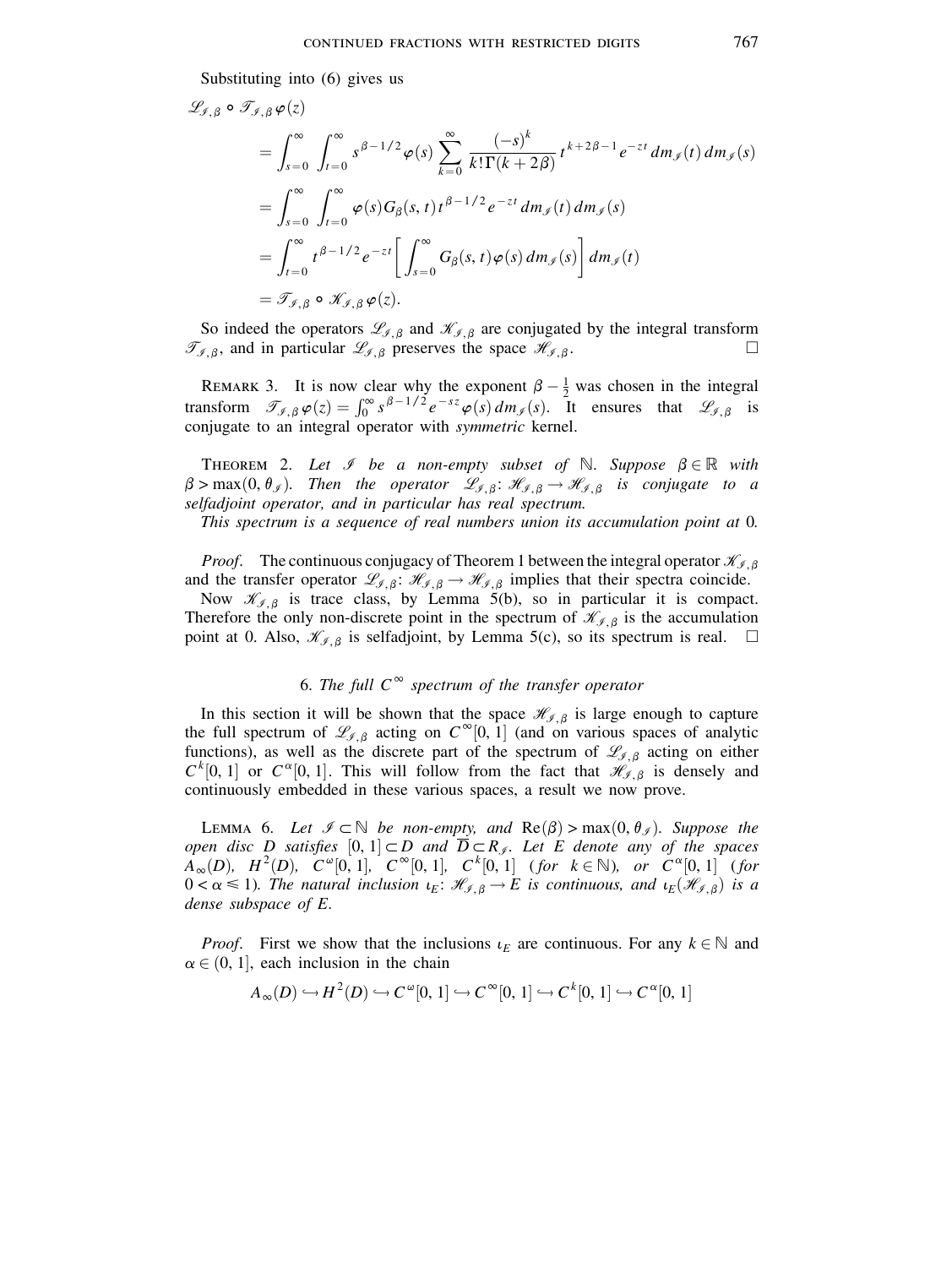is continuous, as is readily verified, so it suffices to check the continuity of  $\iota_{A_{\infty}(D)}\colon \mathscr{H}_{\mathscr{I},\beta}\to A_{\infty}(D)$ . In the definition of  $\mathscr{H}_{\mathscr{I},\beta}$  we declared  $\mathscr{T}_{\mathscr{I},\beta}$  to be a Hilbert space isomorphism; so  $\|\mathcal{T}_{\mathcal{J},\beta}\varphi\|_{\mathcal{J},\beta} = \|\varphi\|_{L^2(m_{\mathcal{J}})}$  for every  $\varphi \in L^2(m_{\mathcal{J}})$ , where  $\|\cdot\|_{\mathcal{J},\beta}$  denotes the norm in  $\mathcal{H}_{\mathcal{J},\beta}$ .

Now for any  $z \in \overline{D}$  and  $\text{Re}(\tilde{\beta})$  > max $(0, \theta_{\tilde{\beta}})$ , the function  $r_{z, \beta}: s \mapsto s^{\beta - 1/2} e^{-sz}$ belongs to  $L^2(m_{\mathscr{I}})$ , since

$$
\int_0^\infty |s^{\beta - 1/2} e^{-sz}|^2 dm_{\mathcal{J}}(s) = \int_0^\infty s^{2 \operatorname{Re}(\beta) - 1} e^{-2sz} \sum_{n \in \mathcal{J}} e^{-ns} ds
$$

$$
= \zeta_{\mathcal{J}}(2 \operatorname{Re}(\beta), 2z) \Gamma(2 \operatorname{Re}(\beta)),
$$

which is finite because  $\text{Re}(2z) > -N_{\mathscr{J}}$ , and  $\text{Re}(\beta) > \max(0, \theta_{\mathscr{J}})$ . Indeed there is a constant  $C_{D,\beta} > 0$  such that  $||r_{z,\beta}||_{L^2(m_\beta)} \leq C_{D,\beta}$  for all  $z \in \overline{D}$ , since D is compactly contained in  $R_{\mathscr{I}}$ .

For all  $\varphi \in L^2(m_{\ell})$  and  $z \in \overline{D}$ , the Cauchy–Schwarz inequality then gives

$$
|\mathcal{T}_{\mathcal{J},\beta}\varphi(z)| = \left| \int_0^\infty s^{\beta - 1/2} e^{-sz} \varphi(s) dm_{\mathcal{J}}(s) \right|
$$
  
\n
$$
\leq ||r_{z,\beta}||_{L^2(m_{\mathcal{J}})} ||\varphi||_{L^2(m_{\mathcal{J}})}
$$
  
\n
$$
\leq C_{D,\beta} || \mathcal{J}_{\mathcal{J},\beta}\varphi ||_{\mathcal{J},\beta}.
$$

That is,  $\|\mathcal{T}_{\mathcal{J},\beta}\varphi\|_{A_{\infty}(D)} \leq C_{D,\beta} \|\mathcal{T}_{\mathcal{J},\beta}\varphi\|_{\mathcal{J},\beta}$ , so the inclusion  $\mathcal{H}_{\mathcal{J},\beta} \hookrightarrow A_{\infty}(D)$  is continuous, as required.

It now remains to prove that each  $\iota_E(\mathcal{H}_{\mathcal{J},\beta})$  is dense in E. Define  $f_i(z) = 1/(z+j)$ , for  $j \in \mathbb{N}$  with  $j > N_{\mathcal{J}}$ . Each  $f_i \in E$ , and we claim that the linear span of  $\{f_i\}_{i>N_{\mathcal{J}}}$ is a dense subspace of  $E$ . To see this it suffices to show that any monomial  $z^m$  can be approximated by linear combinations of the  $f_i$ , since the space of all polynomials is certainly dense in  $E$ . If

$$
g_{p,m}(z) = \frac{(p+N_{\mathscr{I}})(p+1+N_{\mathscr{I}})\dots(p+m+N_{\mathscr{I}})}{(z+p+N_{\mathscr{I}})(z+p+1+N_{\mathscr{I}})\dots(z+p+m+N_{\mathscr{I}})}z^{m}
$$

then clearly  $g_{p,m}$  approaches  $z^m$  in E as  $p \to \infty$ . On the other hand, there is a partial fractions decomposition of  $g_{p,m}$  into a linear combination of elements of  $\{f_i\}$ , thus establishing the claim.

Now  $f_j$  is the Laplace transform of  $e^{-js}$ ; so if

$$
\boldsymbol{\varphi}_{\beta,\,j}(s) = \frac{e^{-js}}{s^{\beta-1/2}\boldsymbol{\vartheta}_{\mathscr{J}}(s)}
$$

then  $\mathscr{T}_{\mathscr{I},\beta}\varphi_{\beta,j} = f_j$ . However in general (that is, for  $\beta \ge 1$ ),  $\varphi_{\beta,j}$  does not belong to  $L^2(m_{\mathscr{I}})$ , so that  $f_j$  is not in  $\mathscr{H}_{\mathscr{I},\beta}$ .

Nevertheless, if  $\varphi_{\beta, j, n} := \varphi_{\beta, j} \chi_{[1/n, \infty)}$  then it is readily verified that  $\varphi_{\beta, j, n} \in L^2(m_\mathscr{I})$  for all  $\beta > \max(0, \theta_\mathscr{I})$ . Therefore  $f_{\beta, j, n} := \mathscr{T}_{\mathscr{I}, \beta} \varphi_{\beta, j, n} \in \mathscr{H}_{\mathscr{I}, \beta}$ . Now  $f_{\beta, j, n}(z) = e^{-(z+j)/n}/(z+j)$ , so that  $f_{\beta, j, n} \in E$  (and in fact does not depend on  $\beta$ ). Clearly  $f_{\beta, j, n}$  converges to  $f_j$  in E as  $n \to \infty$ . So the linear span of  $\{f_{\beta,j,n}\}_{j>N_\ell,n\in\mathbb{N}}$  is E-dense in the linear span of  $\{f_j\}_{j>N_\ell}$ , which itself is E-dense in  $E$ , and we have finished.  $\Box$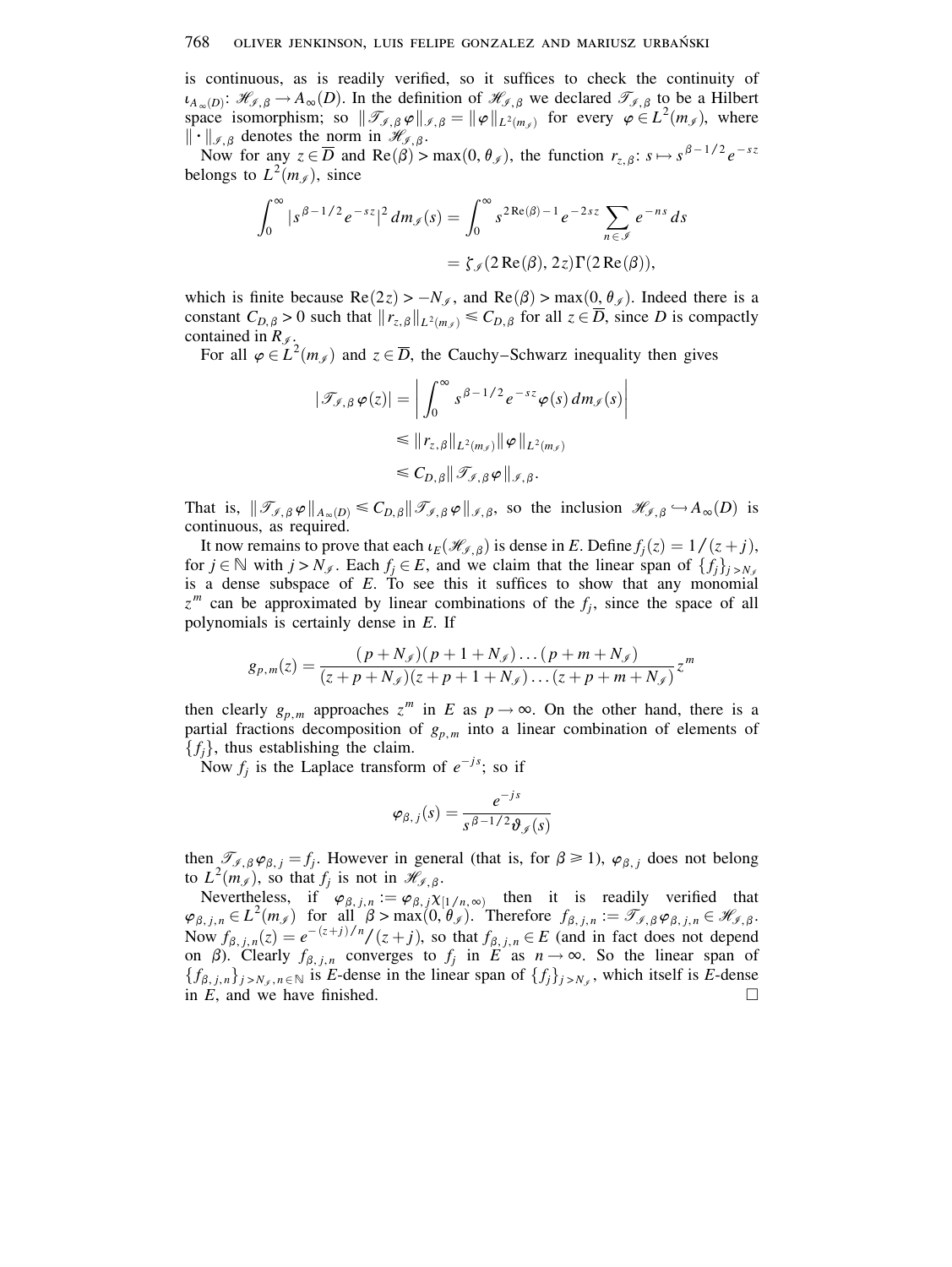THEOREM 3. Let  $\mathcal{I} \in \mathbb{N}$  be non-empty, and  $\text{Re}(\beta) > \max(0, \theta_{\mathcal{I}})$ . Suppose the open disc D satisfies  $[0, 1] \subset D$ ,  $\overline{D} \subset R_{\mathcal{J}}$ , and  $\overline{D} \subset \text{int}(\bigcap_{n \in \mathcal{J}} S_n(D))$ , where  $S_n(z) = 1/z - n$ .

(a) If E denotes any of the spaces  $A_{\infty}(D)$ ,  $H^2(D)$ ,  $C^{\omega}[0, 1]$ , or  $C^{\infty}[0, 1]$ , then  $\sigma(\mathscr{L}_{\mathscr{I},\beta}|E) = \sigma(\mathscr{L}_{\mathscr{I},\beta}|\mathscr{H}_{\mathscr{I},\beta})$ . If furthermore  $\beta$  is real, then  $\sigma(\mathscr{L}_{\mathscr{I},\beta}|E)$  is real.

(b) If E denotes either of the spaces  $C^k[0,1]$  (for  $k \in \mathbb{N}$ ) or  $C^{\alpha}[0,1]$  (for  $0 < \alpha \le 1$ ), then the non-essential spectrum of  $\mathcal{L}_{\mathcal{J}, \beta} : E \to E$  is a subset of  $\sigma(\mathcal{L}_{\mathcal{I},\beta}|\mathcal{H}_{\mathcal{I},\beta})$ . If furthermore  $\beta$  is real, then the non-essential spectrum of  $\mathscr{L}_{\mathscr{I},\beta}$ :  $E \to E$  is real.

*Proof.* Grabiner's intertwining theorem [17], which was initially formulated in the context of Banach spaces, has been extended by Bandtlow [4, Theorem A.6.2] to more general topological vector spaces. This extension asserts the following. Suppose  $E$  is a sequentially complete and barrelled topological vector space, with a dense subspace  $F$ . Suppose  $F$  carries a topology stronger than the one induced by  $E$ , and that  $F$  is itself sequentially complete and barrelled with respect to this topology. If both E and F are invariant under a continuous linear operator  $L$ , then the discrete part of  $\sigma(L|E)$  is a subset of the discrete part of  $\sigma(L|F)$ . Moreover, if both L:  $E \rightarrow E$  and L:  $F \rightarrow F$  have countable spectrum, then these spectra coincide.

We choose  $L = \mathcal{L}_{\mathcal{J}, \beta}$  and  $F = \mathcal{H}_{\mathcal{J}, \beta}$ . If E is any of the spaces in the statement of the theorem then  $F$  is continuously and densely embedded in  $E$  by Lemma 6. Part (b) therefore follows from Bandtlow's intertwining theorem, and from Theorem 2 when  $\beta$  is real. If now E is any of the spaces in the statement of part (a), then we recall from § 3 that  $\sigma(\mathcal{L}_{\mathcal{J},\beta}|E)$  is countable. Therefore (a) follows from the intertwining theorem as well, and from Theorem 2 when  $\beta$  is real.  $\Box$ 

In fact it is possible to say a little more about any  $C^{\infty}$  eigenfunction of  $\mathscr{L}_{\mathscr{I}, \beta}$ corresponding to a non-zero eigenvalue, as described in the following corollary.

COROLLARY 1. Let  $\mathcal{I} \subset \mathbb{N}$  be non-empty, and  $\text{Re}(\beta) > \max(0, \theta_{\mathcal{I}})$ . Every  $C^{\infty}$ eigenfunction corresponding to a non-zero eigenvalue of  $\mathcal{L}_{f, \beta}$  is holomorphic in the cut plane  $\mathbb{C}\setminus(-\infty,-1]$ .

*Proof.* Let A denote the restriction of  $\mathcal{L}_{\mathcal{I},\beta}$  to  $\mathcal{H}_{\mathcal{I},\beta}$ , and let B denote the restriction of  $\mathcal{L}_{\mathcal{I},\beta}$  to  $C^{\infty}[0, 1]$ . By Theorem 3 we know that every eigenvalue  $\lambda$  of B is also an eigenvalue of A. If  $\lambda \neq 0$  then it is an isolated element of both spectra.

Let us suppose that the geometric multiplicity of  $\lambda$  as an eigenvalue of A coincides with its geometric multiplicity as an eigenvalue of B. Then any  $C^{\infty}$ eigenfunction f corresponding to  $\lambda$  is actually an element of  $\mathcal{H}_{\mathcal{J},\beta}$ . Since  $\lambda \neq 0$ , the eigenequation can be written  $\lambda^{-1} \mathscr{L}_{\ell, \beta} f = f$ , and iterated to give  $\lambda^{-n} \mathcal{L}_{\mathcal{I},\beta}^n f = f$  for all  $n \ge 0$ . But f is holomorphic in the half-plane  $R_{\mathcal{I}}$ , from<br>which we successively deduce that  $\lambda^{-n} \mathcal{L}_{\mathcal{I},\beta}^n f = f$  is holomorphic in some region<br> $\Omega_n$ , where  $\Omega_0 \subset \Omega_1 \subset \dots$ non-zero eigenvalue, and f an arbitrary eigenfunction, it follows that every  $C^{\infty}$ eigenfunction for a non-zero eigenvalue is holomorphic in the cut plane  $\mathbb{C}\setminus(-\infty,-1]$ , as required.

It remains to show that indeed the geometric multiplicity of  $\lambda$  as an eigenvalue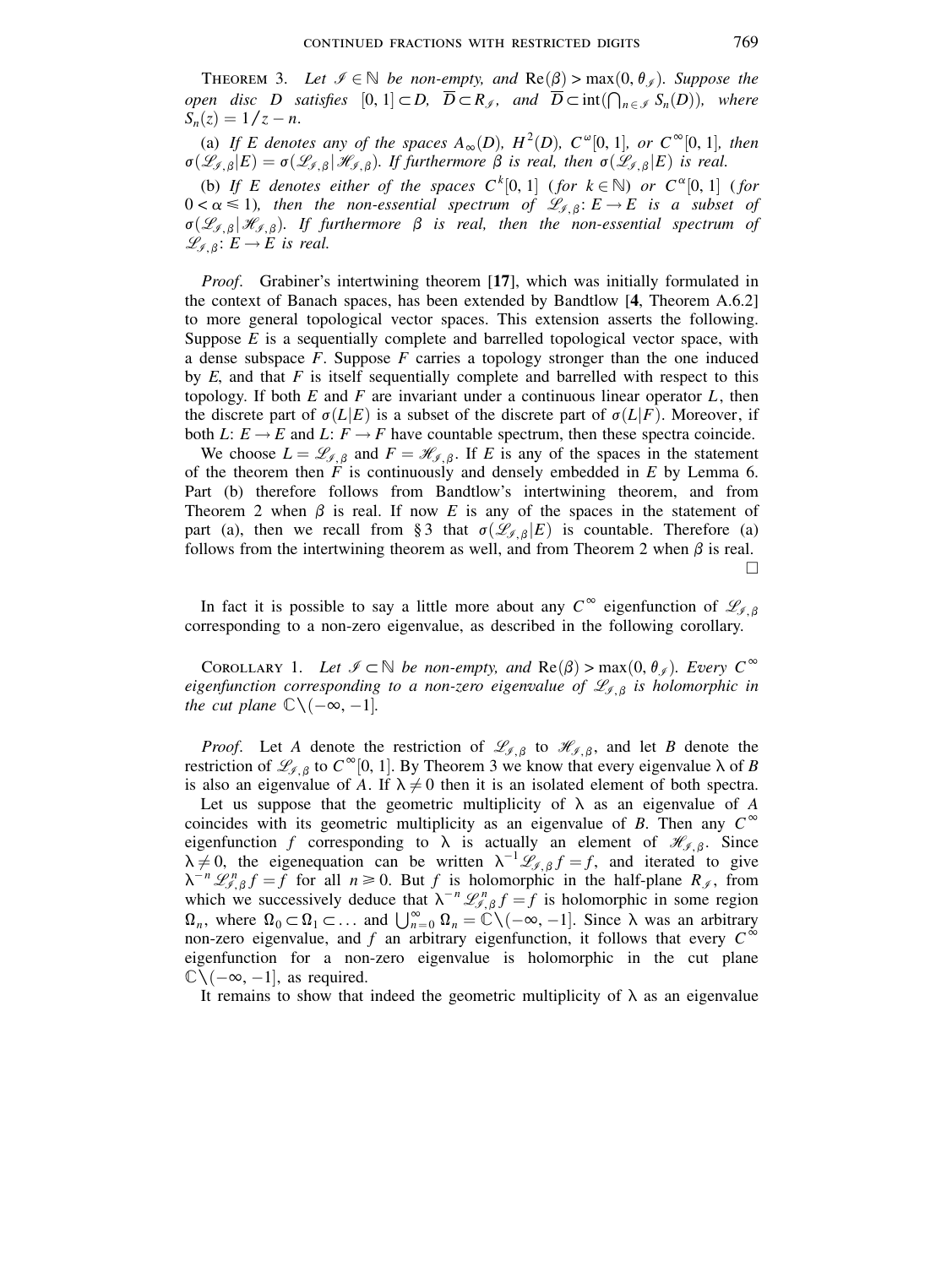### 770 OLIVER JENKINSON, LUIS FELIPE GONZALEZ AND MARIUSZ URBAŃSKI

of A coincides with its geometric multiplicity as an eigenvalue of  $B$ . For the following argument we are grateful to O. F. Bandtlow, who pointed out its omission in our original proof (see also [5] for a thorough investigation of related questions).

If  $\iota: \mathcal{H}_{\mathcal{J},\beta} \to C^{\infty}[0,1]$  denotes the inclusion map, then the relation  $B \circ \iota =$  $\iota \circ A$  gives

$$
(z - B)^{-1} \circ \iota = \iota \circ (z - A)^{-1} \tag{7}
$$

for all z belonging to the resolvent set of both  $A$  and  $B$ .

Allan's functional calculus  $[1]$  applies to continuous linear operators L on a certain class of locally convex topological vector spaces which includes  $C^{\infty}[0, 1]$ . This generalises Taylor's functional calculus for closed operators on Banach spaces, and asserts that, under suitable hypotheses (see [1, Theorem 5.3]),

$$
F(L) = \frac{1}{2\pi i} \int_{\partial C} \frac{F(z)}{z - L} dz
$$

for functions F holomorphic in a neighbourhood of the spectrum of  $L$ , where C is a suitable Cauchy domain (see [1, Definition 5.2]). Combining this with (7) we can derive the relations

$$
\iota \circ \Pi(\lambda; A) = \Pi(\lambda; B) \circ \iota \tag{8}
$$

and

$$
\iota \circ A \circ \Pi(\lambda; A) = \Pi(\lambda; B) \circ B \circ \iota,\tag{9}
$$

where  $\Pi(\lambda; A)$  and  $\Pi(\lambda; B)$  denote the respective spectral projections at  $\lambda$ . From  $(8)$  it easily follows that

$$
\iota(\mathcal{R}(\Pi(\lambda;A))) \subset \mathcal{R}(\Pi(\lambda;B)),\tag{10}
$$

where  $\mathcal{R}(\Pi(\lambda; A))$  and  $\mathcal{R}(\Pi(\lambda; B))$  are the respective generalised eigenspaces corresponding to  $\lambda$ . Now Proposition A.6.5 of [4] implies that  $\mathcal{R}(\Pi(\lambda; A))$  and  $\mathcal{R}(\Pi(\lambda; B))$  have the same dimension (that is, the *algebraic* multiplicity of  $\lambda$  is the same for both A and B). Now  $\mathcal{K}_{\mathcal{J},\beta}: L^2(m_{\mathcal{J}}) \to L^2(m_{\mathcal{J}})$  is trace class by Proposition 5, and hence so is the operator  $A$ , by Theorem 1(b). In particular,  $A$ is compact, so that  $\mathcal{R}(\Pi(\lambda; A))$  is finite dimensional [15, Theorem 7.4.5]. Therefore equation (10), together with the injectivity of  $\iota$ , implies that  $\iota$  is an isomorphism between the finite-dimensional generalised eigenspaces  $\mathcal{R}(\Pi(\lambda;A))$ and  $\mathcal{R}(\Pi(\lambda; B)).$ 

Using (9), and the fact that B commutes with  $\Pi(\lambda; B)$ , we see that the restrictions  $B\vert \mathcal{R}(\Pi(\lambda;B))$  and  $A\vert \mathcal{R}(\Pi(\lambda;A))$  are similar, so that their Jordan decompositions are identical. In particular,

nullity $[(\lambda - A)|\mathcal{R}(\Pi(\lambda; A))]$  = nullity  $[(\lambda - B)|\mathcal{R}(\Pi(\lambda; B))]$ .

To complete the proof, we observe that since  $\Pi(\lambda; A)$  and  $\Pi(\lambda; B)$  are spectral projections then

$$
\ker(\lambda - A) = \ker(A|\mathcal{R}(\Pi(\lambda; A))) \text{ and } \ker(\lambda - B) = \ker(B|\mathcal{R}(\Pi(\lambda; B))).
$$
  
Hence nullity $(\lambda - A) = \text{nullity}(\lambda - B)$ , as required.

REMARK 4. Suppose that  $\mathcal I$  is a singleton  $\mathcal I = \{n\}$ , and  $\beta \in \mathbb C$  is arbitrary. In this case  $\mathcal{L}_{\mathcal{I},\beta}$  is just a weighted composition operator

$$
\mathscr{L}_{\mathscr{I},\beta}f(z) = (n+z)^{-2\beta}f(1/(n+z)),
$$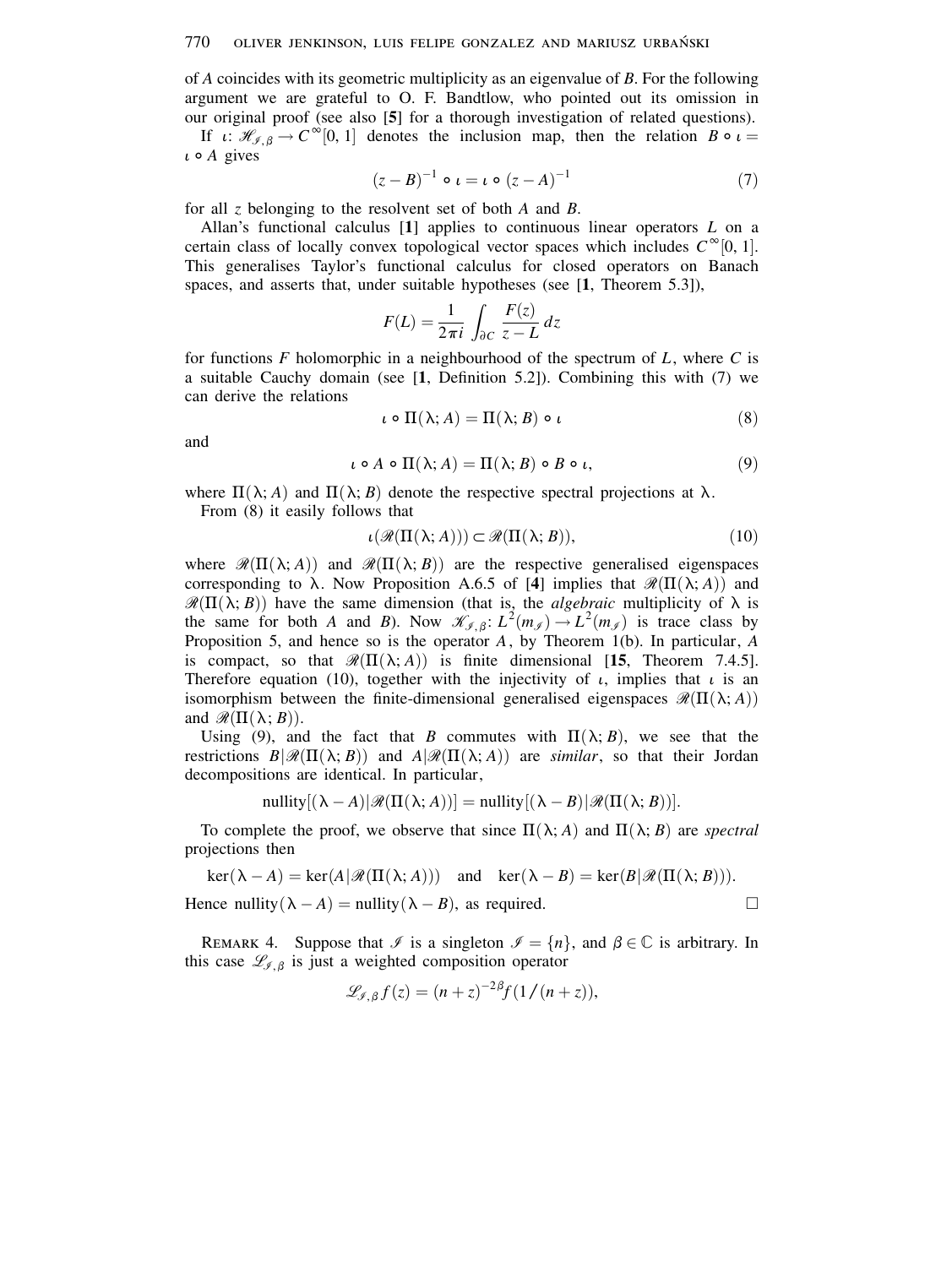whose spectrum can be determined explicitly (cf. [27, 32]). If

$$
z_n = \frac{1}{n + \frac{1}{n + \dots}}
$$

is the fixed point of  $1/(n+z)$ , then

 $\sigma(\mathcal{L}_{\mathcal{J},\beta}|C^{\infty}[0,1]) = \{(-1)^k z_n^{2k+2\beta} : k \in \mathbb{Z}_{\geq 0} \} \cup \{0\}.$ 

# 7. Analytic properties of  $\beta \mapsto \mathscr{L}_{\mathscr{I}, \beta}$

In this section we consider the analytic properties of the map  $\beta \mapsto \mathscr{L}_{\mathscr{I},\beta}$ , where  $\mathscr{L}_{\mathscr{I},\beta}$  is considered as a trace class operator on a suitable Hardy space  $H^2(D)$ . In particular,  $\mathcal{L}_{\mathcal{J},\beta}$  is an element of the complex Banach space  $B(H^2(D))$  of bounded linear operators from  $H^2(D)$  to itself. The analyticity of a map from some complex domain into  $B(H^2(D))$  is then understood (cf. [46, p. 205]) to mean the existence of a derivative at every point.

The map  $\beta \mapsto \mathscr{L}_{\mathscr{I},\beta}$  is certainly holomorphic in the half-plane Re( $\beta$ ) >  $\theta_{\mathscr{I}}$ , and for general alphabets  $\mathcal{I} \subset \mathbb{N}$  there is no reason to expect an analytic continuation to a larger region. However for alphabets of an arithmetic nature, such as those studied in [31], such continuations are often possible, as will be described in this section. The original result in this direction is due to Mayer [33], and asserts that  $\beta \mapsto \mathscr{L}_{\mathbb{N},\beta}$  extends meromorphically to the entire plane, the only poles being simple ones at  $\beta = \frac{1}{2}(1 - k)$ , where  $k \in \mathbb{Z}_{\geq 0}$ . The notion of analyticity used by Mayer is weaker than the one we consider here; in [33] it means that  $\beta \mapsto \mathscr{L}_{\mathscr{I},\beta} f(z)$  is analytic for every  $z \in D$  and  $f \in H^2(D)$ .

THEOREM 4. Let  $\mathcal{I} \subset \mathbb{N}$  be non-empty. Let  $D \subset \mathbb{C}$  be an open disc with [0, 1]  $\subset D$ ,  $\overline{D} \subset R_{\mathcal{I}}$ , and such that  $\overline{D} \subset \text{int}(\bigcap_{n \in \mathcal{I}} S_n(D))$ , where  $S_n(z) = 1/z - n$ .<br>
Let  $\zeta_{\mathcal{I}}(s, z) = \sum_{n \in \mathcal{I}} (z + n)^{-s}$  denote the Hurwitz zeta function for the alphabet *I*. If the map  $\beta \mapsto \zeta_q(2\beta, z)$  has an analytic continuation to a complex domain U, then the following hold.

(a) The map  $\beta \mapsto \mathcal{L}_{\beta,\beta}$  also has an analytic continuation to U.

(b) The singularities of the analytic continuation of  $\beta \mapsto \mathscr{L}_{\beta, \beta}$  are at the points  $\frac{1}{2}(p-k)$  with  $k \in \mathbb{Z}_{\geq 0}$ , where p is a singularity of  $s \mapsto \zeta_{\neq}(s, z)$ .

(c) If  $\overline{U} = \mathbb{C}$ , and the analytic continuation of  $\beta \mapsto \zeta_{\mathcal{J}}(2\beta, z)$  to U is a meromorphic one to  $\overline{U} = \mathbb{C}$ , then  $\beta \mapsto \mathscr{L}_{\mathscr{I},\beta}$  also has a meromorphic continuation to  $\mathbb C$ , with poles of order m at the points  $\frac{1}{2}(p-k)$  with  $k \in \mathbb Z_{\geq 0}$ , where p is a pole of order m of  $s \mapsto \zeta_s(s, z)$ .

(d) If  $s \mapsto \zeta_s(s, z)$  has an algebraic or logarithmic branch singularity at the point p, then  $\beta \mapsto \mathcal{L}_{f,\beta}$  has algebraic or logarithmic, respectively, branch singularities at those points  $\frac{1}{2}(p-k)$  with  $k \in \mathbb{Z}_{\geq 0}$  which lie in  $\overline{U}$ .

(e) For each  $\beta \in U$ ,  $\mathcal{L}_{\beta}$   $\beta$ :  $H^2(D) \to H^2(D)$  is a trace class operator.

*Proof.* We follow Mayer [33] in expressing  $\beta \mapsto \mathscr{L}_{\mathscr{I}, \beta}$  as the sum of two maps, the first of which is meromorphic with range the class of rank- $(N + 1)$ operators, the second of which is entire and trace class-valued. We will then let  $N \rightarrow \infty$ .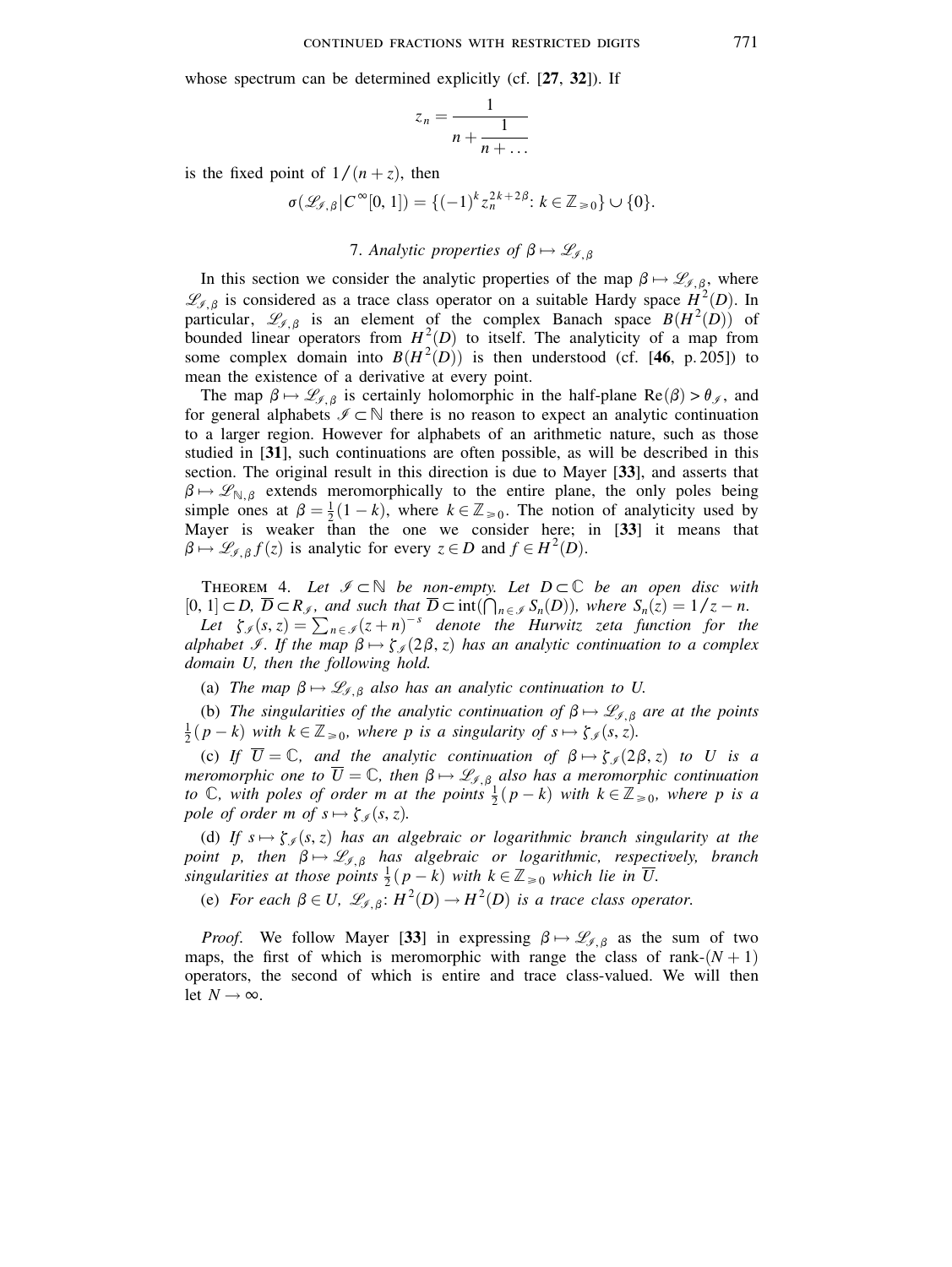### 772 OLIVER JENKINSON, LUIS FELIPE GONZALEZ AND MARIUSZ URBAŃSKI

Define the operators  $\pi_k$ ,  $\mathcal{P}_N$ :  $H^2(D) \to H^2(D)$  by

$$
\pi_k f(z) = \frac{f^{(k)}(0)}{k!} z^k, \quad \mathscr{P}_N = \sum_{k=0}^N \pi_k.
$$

Letting  $\mathcal{Q}_N = I - \mathcal{P}_N$  we write, for any  $N \in \mathbb{Z}_{\geq 0}$ ,

$$
\mathscr{L}_{\mathscr{I},\beta} = \mathscr{L}_{\mathscr{I},\beta} \circ \mathscr{P}_N + \mathscr{L}_{\mathscr{I},\beta} \circ \mathscr{Q}_N. \tag{11}
$$

Each of the rank-1 projections  $\mathcal{L}_{\ell,\beta} \circ \pi_k$  can be expressed as

$$
\mathscr{L}_{\mathscr{I},\,\beta}\,\pi_k\,f(z)=\frac{f^{(k)}(0)}{k!}\,\zeta_{\mathscr{I}}(2\,\beta+k,\,z)
$$

for  $f \in H^2(D)$ ,  $\text{Re}(\beta) > \frac{1}{2}(\theta_{\beta} - k)$ , and for  $z \in D'$ , some open disc concentric with  $D$  and of strictly larger radius, as in Proposition 1.

Fix  $f \in H^2(D)$  and  $z \in D'$ . Let P denote the set of singularities of  $s \mapsto \zeta_s(s, z)$ . Since  $\beta \mapsto \zeta_{\mathscr{I}}(2\beta, z)$  extends analytically to U, with singularities in  $\frac{1}{2}P$ , then  $\beta \mapsto \mathscr{L}_{\mathscr{I},\beta} \pi_k f(z)$  extends to the translated region  $U - k$ , with singularities translated to lie in the set  $\frac{1}{2}(P-k) \cap \overline{U}$ . Therefore  $\beta \mapsto \mathscr{L}_{\mathscr{I},\beta} \mathscr{P}_N f(z)$  extends analytically to U, with singularities in the set  $\{\frac{1}{2}(p-k): 0 \le k \le N, p \in P\} \cap \overline{U}$ .

Now we claim that for arbitrary fixed  $f \in H^2(D)$  and  $z \in D'$ , the map  $\beta \mapsto \mathcal{L}_{\mathcal{I},\beta} \mathcal{L}_N f(z)$  can be extended holomorphically to the half-plane

$$
Re(\beta) > \frac{1}{2}(\theta_{\mathscr{I}} - N - 1)
$$

If  $\mathcal I$  is finite then this claim is clearly true, so suppose  $\mathcal I$  is infinite, and write  $\mathcal{I} = \{n_k\}_{k=1}^{\infty}$ , where  $n_1 < n_2 < \dots$ 

If  $\xi > 0$  is sufficiently small, then every  $f \in H^2(D)$  has a power series expansion around 0, uniformly convergent for  $|z| < \xi$ . It follows from Cauchy's theorem that there is a constant  $C_f > 0$  such that

$$
|\mathcal{Q}_N f(z)| \leq C_f |z|^{N+1} \tag{12}
$$

for all  $|z| < \xi$ .

Since  $\mathcal{I} = \{n_k\}$  is infinite, we may choose  $m \in \mathbb{N}$  large enough so that

$$
\left|\frac{1}{z+n_k}\right| < \xi \quad \text{for any } z \in D' \text{ and } k > m.
$$

We now write

$$
\mathcal{L}_{\mathcal{J},\beta} \mathcal{Q}_N f(z) = \sum_{k=1}^m \left(\frac{1}{z+n_k}\right)^{2\beta} \mathcal{Q}_N f\left(\frac{1}{z+n_k}\right)
$$

$$
+ \sum_{k=m+1}^\infty \left(\frac{1}{z+n_k}\right)^{2\beta} \mathcal{Q}_N f\left(\frac{1}{z+n_k}\right).
$$

The first summation in this expression is finite, and so can be extended to an entire function of  $\beta$ . Using (12) we see that the second summation is absolutely and uniformly bounded on D' by a constant multiple of  $\sum_{n \in \mathcal{I}} n^{-2 \text{Re}(\beta) - N - 1}$ . which in particular is convergent for  $\text{Re}(\beta) > \frac{1}{2}(\theta_{\ell} - N - 1)$ , and therefore defines a holomorphic function in this half-plane.

Therefore for any fixed  $f \in H^2(D)$  and  $z \in D'$ , the map

$$
\beta \mapsto \mathscr{L}_{\mathscr{I},\beta} f(z) = \mathscr{L}_{\mathscr{I},\beta} \mathscr{P}_N f(z) + \mathscr{L}_{\mathscr{I},\beta} \mathscr{Q}_N f(z)
$$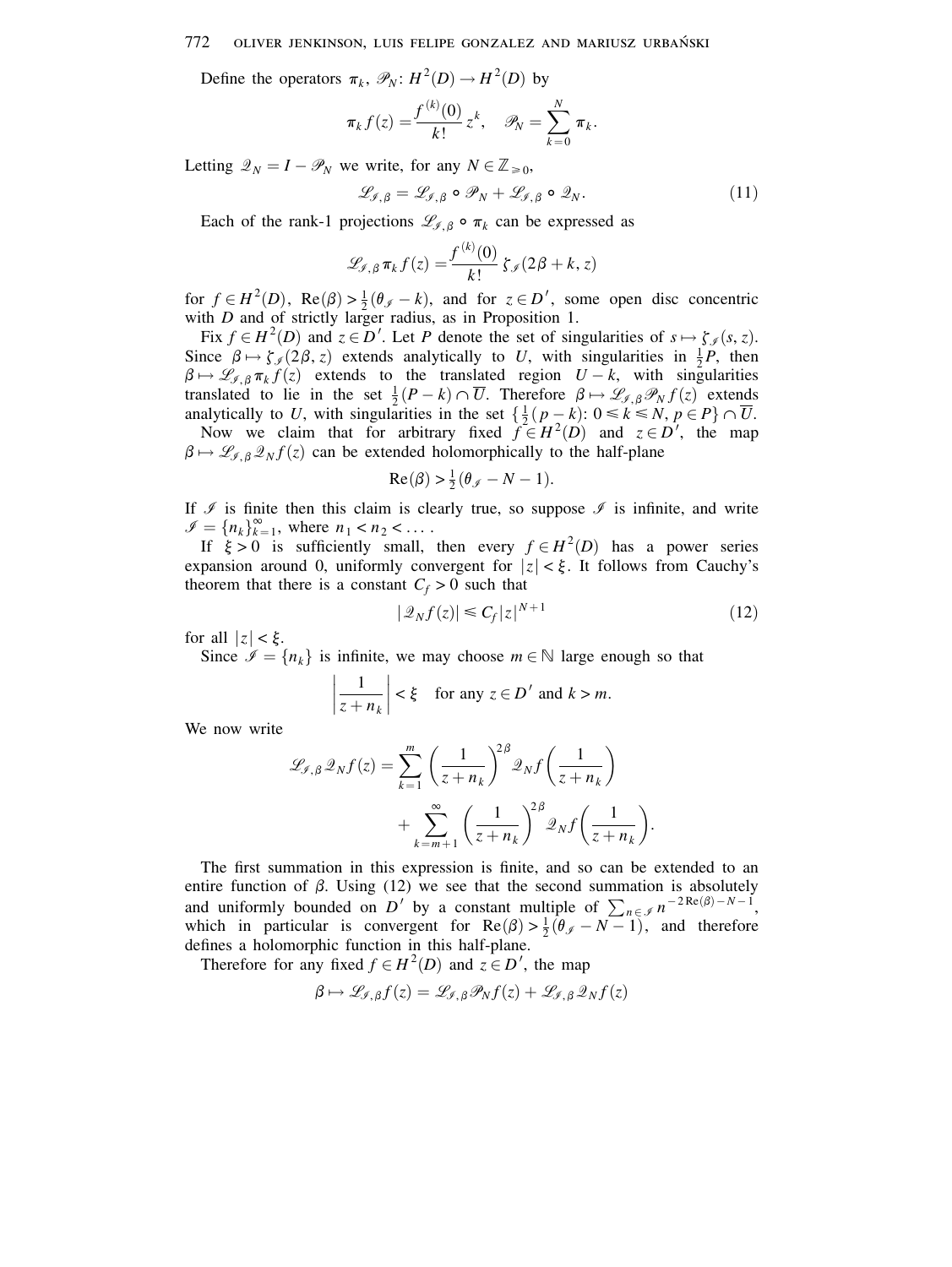has an analytic extension to  $U \cap {\beta \in \mathbb{C} : \text{Re}(\beta) > \frac{1}{2}(\theta_{\mathscr{I}} - N - 1)},$  for any  $N \in \mathbb{Z}_{\geq 0}$ . Letting  $N \to \infty$  shows that  $\beta \mapsto \mathscr{L}_{\mathscr{I}, \beta} f(z)$  has an analytic extension to U. The nature of any singularity of  $\beta \mapsto \mathscr{L}_{\ell, \beta} f(z)$  is clearly the same as the corresponding singularity of  $s \mapsto \zeta_s(s, z)$ .

We now claim that  $\beta \mapsto \mathscr{L}_{\mathscr{I},\beta}$  is weakly analytic on U; that is, given any  $f \in H^2(D)$  and any bounded linear functional  $l \in H^2(D)'$ , the map  $\beta \mapsto l(\mathcal{L}_{f,\beta}f)$ has an analytic extension to U. Every functional has a representation  $l = (\cdot, g)$ , for some  $g \in H^2(D)$ , so that

$$
l(\mathcal{L}_{\mathcal{I},\beta}f) = \frac{1}{2\pi} \int_0^{2\pi} \mathcal{L}_{\mathcal{I},\beta}f(c+re^{it})\overline{g(c+re^{it})}dt,
$$
 (13)

where c denotes the centre of  $D$ , and  $r$  denotes its radius. We have shown that for every  $t \in [0, 2\pi)$ , the map  $\beta \mapsto \mathscr{L}_{\mathscr{I}, \beta} f(c + re^{it})$  is holomorphic. Moreover, on any compact subset K of U, the integral (13) is uniformly convergent for  $\beta \in K$ . The analyticity of  $\beta \mapsto l(\mathcal{L}_{\beta,\beta}f)$  then follows from Lemma 1.1 of [25].

The weak analyticity of  $\beta \mapsto \mathscr{L}_{\mathscr{I}, \beta}$  in fact implies strong analyticity (see [46, Theorem 4.4-F]); that is, for any  $f \in H^2(D)$  the map  $\beta \mapsto \mathscr{L}_{\mathscr{I}, \beta} f$  is analytic on U (as an  $H^2(D)$ -valued map). But strong analyticity in turn implies the analyticity of  $\beta \mapsto \mathcal{L}_{\mathcal{J},\beta}$  as a  $B(H^2(D))$ -valued map (see [46, Theorem 4.4-G]), which is the result we want. Once again the nature of any singularity of  $\beta \mapsto \mathscr{L}_{\ell, \beta}$  is clearly the same as the corresponding singularity of  $s \mapsto \zeta_{\mathscr{I}}(s, z)$ .

The operator  $\mathcal{L}_{\mathcal{I},\beta} \circ \mathcal{L}_N$  is trace class for each  $\beta \in U$ , by the same calculations as in Proposition 1. Adding the finite rank operator  $\mathscr{L}_{\mathscr{I},\beta} \circ \mathscr{P}_N$  gives the analytically continued operator  $\mathcal{L}_{\mathcal{J},\beta}$ , which is therefore itself trace class for each  $\beta \in U$ .  $\square$ 

THEOREM 5. Let  $\mathcal{I} \subset \mathbb{N}$  be non-empty. Let  $D \subset \mathbb{C}$  be an open disc with  $[0, 1] \subset D$  and  $\overline{D} \subset \mathbb{R}_{\mathscr{I}}$ , and such that  $\overline{D} \subset \text{int}(\bigcap_{n \in \mathscr{I}} S_n(D))$ , where  $S_n(z) = 1/z - n$ .

Define  $\mathcal{L}_{\mathcal{J},\beta}$ :  $H^2(D) \to H^2(D)$  by (5) on the half-plane  $\text{Re}(\beta) > \theta_{\mathcal{J}}$ . For the following alphabets  $\mathscr{I}$ , the map  $\beta \mapsto \mathscr{L}_{\mathscr{I},\beta}$  has an analytic continuation to the region stated, and in each case  $\mathcal{L}_{\mathcal{I},\beta}$  is a trace class operator for every  $\beta$  in the extended region.

(i) I finite (and non-empty);  $\beta \mapsto \mathcal{L}_{\beta,\beta}$  is an entire function of  $\beta$ .

(ii)  $\mathcal{I} = a \mathbb{N} + b$  for  $a, b \in \mathbb{N}$ ;  $\beta \mapsto \mathcal{L}_{\mathcal{I}, \beta}$  extends meromorphically to  $\mathbb C$  with simple poles at  $\beta = \frac{1}{2}(1 - k)$  for  $k \in \mathbb{Z}_{\geq 0}$ .

(iii)  $\mathcal{I} = \{n^a\}_{n=1}^{\infty}$  for  $a \in \mathbb{N}$ ;  $\beta \mapsto \mathcal{L}_{\mathcal{I},\beta}$  extends meromorphically to the complex plane with simple poles at  $\beta = \frac{1}{2}(1/a - k)$  for  $k \in \mathbb{Z}_{\geq 0}$ .

(iv)  $\mathcal{I} = {\psi(n)}_{n=1}^{\infty}$  with  $\psi \in \mathbb{N}[z]$  a polynomial of degree  $d > 1$ . Then  $\theta_{\mathcal{J}} = 1/2d$ , and  $\beta \mapsto \mathcal{L}_{\mathcal{J},\beta}$  extends meromorphically to  $\mathbb{C}$ , the only poles being simple ones among the points  $\beta = (1 - k)/2d$  with  $k \in \mathbb{Z}_{\geq 0}$ .

(v)  $\mathcal{I} = \{a^n\}_{n=1}^{\infty}$  for  $a \in \mathbb{Z}_{\geq 2}$ ;  $\beta \mapsto \mathcal{L}_{\mathcal{I},\beta}$  extends meromorphically to the complex plane with poles at  $\{-\frac{1}{2}k + (\pi i/\log a)m: (k, m) \in \mathbb{Z}_{\geq 0} \times \mathbb{Z}\}.$ 

(vi)  $\mathscr{I} = \{ \text{prime numbers} \}.$  Then  $\theta_{\mathscr{I}} = \frac{1}{2}$ . There is a sequence  $\{ \beta_r \}_{r=1}^{\infty}$ , with  $\beta_1 = \frac{1}{2}$ , whose set of accumulation points is the imaginary axis  $\text{Re}(\beta) = 0$ , such that  $\beta \mapsto \bar{\mathcal{L}}_{\mathcal{J},\beta}$  extends analytically to a domain  $\{\beta \in \mathbb{C} : \text{Re}(\beta) > 0\} \setminus \bigcup_{r=1}^{\infty} L_r$ , where  $L_r = \{\frac{1}{2}\beta_r - t: t \ge 0\}$ . The map has a logarithmic singularity at each point  $\beta_r$ .

(vii)  $\mathcal I$  the set of integers which are the sum of two squares (of natural numbers). Then  $\theta_{\mathcal{J}} = \frac{1}{2}$ , and  $\mathcal{L}_{\mathcal{J},\beta} = (\beta - \frac{1}{2})^{-1/2} \mathcal{M}_{\mathcal{J},\beta}$ , where  $\beta \mapsto \mathcal{M}_{\mathcal{J},\beta}$  extends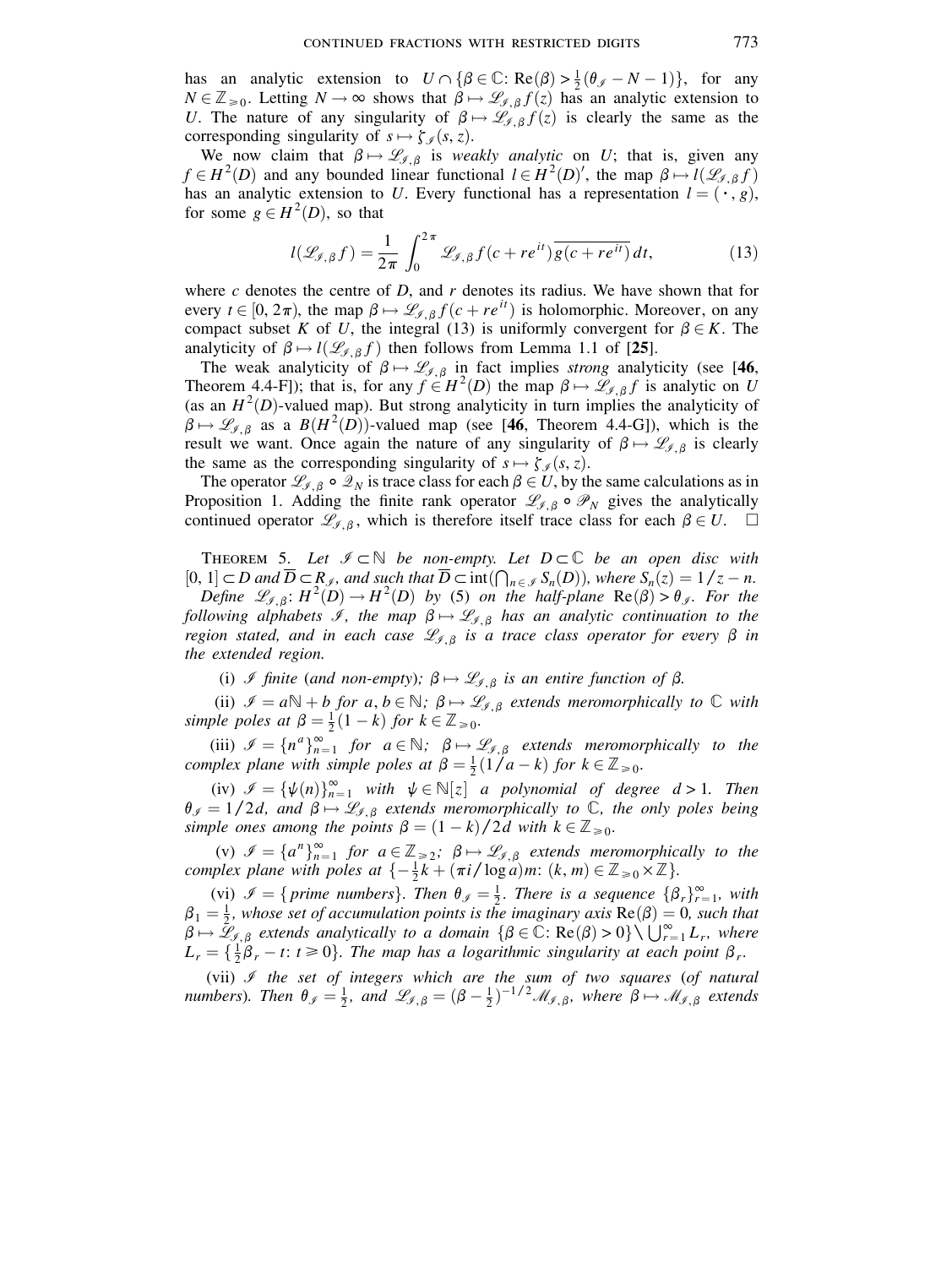analytically to a domain  $\{\beta \in \mathbb{C} : \text{Re}(\beta) > \frac{1}{2} - \frac{1}{2}A[\log(2|\text{Im}(\beta)|+2)]^{-A}\}\$  for some  $A > 0$ .

(viii)  $\mathcal{I} = \{n_k\}_{k=1}^{\infty}$  is such that there exists  $\gamma > 0$  with  $n_{k+1} \ge n_k^{1+\gamma}$  for all k. Then  $\theta_{\ell} = 0$ , and the line  $\text{Re}(\beta) = 0$  is a natural boundary for the map  $\beta \mapsto \mathscr{L}_{\ell, \beta}$ .

*Proof.* (i) This is clear.

By Theorem 4, the analytic properties of  $\beta \mapsto \mathscr{L}_{\mathscr{I},\beta}$  are closely related to those of  $s \mapsto \zeta_s(s, z)$ . In case (ii) we can exploit this directly.

(ii) We can write

$$
\zeta_{\mathcal{I}}(s,z)=\sum_{n=1}^{\infty}\left(\frac{1}{an+b+z}\right)^s=a^{-s}\zeta_{\mathbb{N}}\left(s,\frac{z+b}{a}\right).
$$

If  $\zeta(s, z) = \sum_{n=0}^{\infty} (z+n)^{-s}$  denotes the classical Hurwitz zeta function, then we have

$$
\zeta_{\mathbb{N}}\left(s,\frac{z+b}{a}\right)=\zeta\left(s,\frac{z+b}{a}\right)-\left(\frac{a}{z+b}\right)^s.
$$

Now  $\zeta(s, (z+b)/a)$  has a meromorphic extension to the entire complex plane, with a simple pole at  $s = 1$  [6, p.502], so the same is true of  $\zeta_{\mathbb{N}}(s, (z+b)/a)$ , and hence of  $\zeta_{\mathcal{J}}(s, z)$ . The result then follows by Theorem 4.

In cases (iii)–(viii) it will be more convenient to relate  $\zeta_g(s, z)$  to  $\zeta_g(s)$ . The analytic properties of this latter zeta function are known for the alphabets  $\mathcal I$ considered here.

We claim that if  $\zeta_{\ell}(s)$  has an analytic extension to a complex domain U, with set of singularities Q, then for  $z \in D$ , the map  $s \mapsto \zeta_{\mathcal{J}}(s, z)$  has an analytic extension to the same domain  $U$ , and that its singularities are contained in  ${q-k: q \in \mathcal{Q}, k \in \mathbb{Z}_{\geq 0}} \cap \overline{U}.$ 

Let us prove this claim. Write  $\mathcal{I} = \{n_k\}_{k=1}^{\infty}$ , where  $n_1 < n_2 < ...$ . We can choose  $m \in \mathbb{N}$  sufficiently large to ensure that the closure of D is contained in the disc of radius  $\frac{1}{2}n_m$  centred at 0. Define

$$
g(s, z) = \sum_{k=1}^{m-1} \left( \frac{1}{z + n_k} \right)^s, \quad h(s, z) = \zeta_s(s, z) - g(s, z),
$$

for  $z \in D$  and  $\text{Re}(s) > 2\theta_{\mathscr{I}}$ . For fixed  $z \in D$ , the map  $s \mapsto g(s, z)$  is clearly entire. We will consider the analytic extension of  $s \mapsto h(s, z)$ . Let  $\mathcal{J} = \{n_k\}_{k=m}^{\infty}$  be the tail of the alphabet  $\mathcal{I}$ . For  $z \in D$  and  $\text{Re}(s) > 2\theta_{\mathcal{I}}$  we have

$$
h(s, z) = \sum_{k=m}^{\infty} \frac{1}{n_k^s} \left( \frac{1}{1 + z/n_k} \right)^s
$$
  
= 
$$
\sum_{k=m}^{\infty} \frac{1}{n_k^s} \sum_{l=0}^{\infty} {\binom{-s}{l}} \left( -\frac{z}{n_k} \right)^l
$$
  
= 
$$
\sum_{l=0}^{\infty} {\binom{-s}{l}} (-z)^l \sum_{k=m}^{\infty} \frac{1}{n_k^{s+l}}
$$
  
= 
$$
\sum_{l=0}^{\infty} {\binom{-s}{l}} (-z)^l \zeta_{\mathcal{J}}(s+l),
$$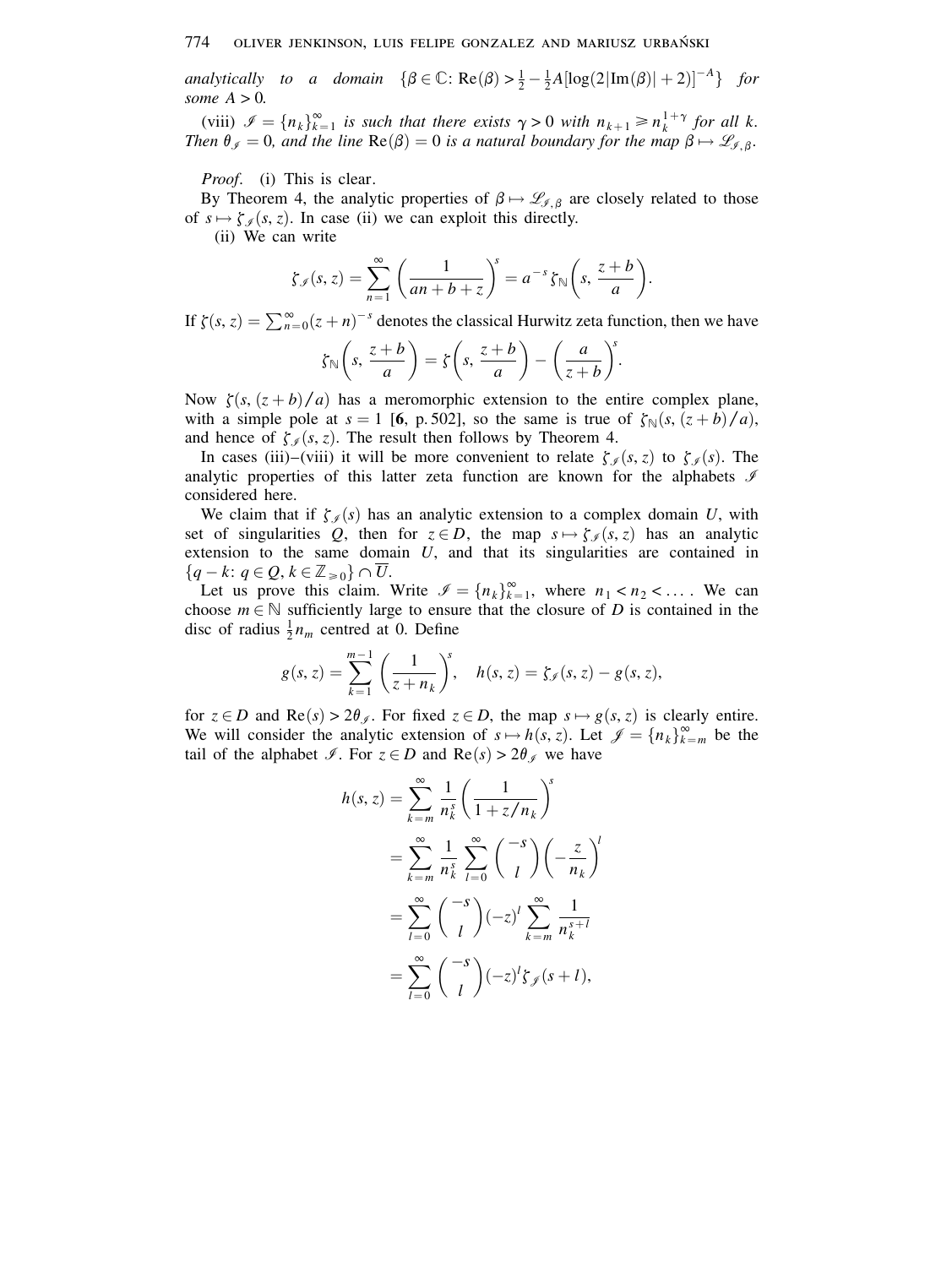### CONTINUED FRACTIONS WITH RESTRICTED DIGITS

where the interchange of order of summation is clearly justified, and where

$$
\binom{-s}{l} = \frac{\Gamma(1-s)}{\Gamma(l+1)\Gamma(-s-l+1)}
$$

(so in particular if  $-s \in \mathbb{N}$  with  $-s < l$  then  $\binom{-s}{l} = 0$ ).

We will prove that the map

$$
s \mapsto \sum_{l=N}^{\infty} \binom{-s}{l} (-z)^l \zeta_{\mathcal{J}}(s+l)
$$

extends analytically to  $U \cap \{s \in \mathbb{C} : \text{Re}(s) > 2\theta_{\mathcal{J}} - N\}$ , for all  $N \in \mathbb{N}$ . This will complete the proof of the claim, since it is easily seen that

$$
s \mapsto \sum_{l=0}^{N-1} {\binom{-s}{l}} (-z)^l \zeta_{\mathcal{J}}(s+l)
$$

extends analytically to  $U$ , with singularities in the set

$$
\{q-k\colon q\in Q, 0\leq k\leq N-1\}\cap \overline{U}.
$$

Fix  $N \in \mathbb{N}$  and set  $h_N(s, w) = \sum_{l=N}^{\infty} {\binom{-s}{l}} (-w)^l$ . By a calculation analogous to the one above we have

$$
\sum_{l=N}^{\infty} {\binom{-s}{l}} (-z)^l \zeta_{\mathscr{J}}(s+l) = \sum_{k=m}^{\infty} \frac{1}{n_k^s} h_N\left(s, \frac{z}{n_k}\right).
$$

Let K be any compact subset of the half-plane  $\text{Re}(s) > 2\theta_{\mathscr{I}} - N$ . By the Cauchy formula there is a constant  $A > 0$  such that  $|h_N(s, w)| \leq A |w|^N$  for  $s \in K$ and  $|w| \le \frac{1}{2}$ . Now if  $z \in D$  then  $|z/n_k| \le \frac{1}{2}$  for all  $k \ge m$ . Therefore

$$
\left|\sum_{k=m}^{\infty} \frac{1}{n_k^s} h_N\left(s, \frac{z}{n_k}\right)\right| \leq A \max_{z \in D} |z|^N \sum_{k=m}^{\infty} \left(\frac{1}{n_k}\right)^{\text{Re}(s)+N}
$$

for all  $z \in D$  and  $s \in K$ .

The right-hand side of this inequality is finite, since  $Re(s) > 2\theta_g - N$ , so indeed the map

$$
s \mapsto \sum_{l=N}^{\infty} \binom{-s}{l} (-z)^l \zeta_{\mathscr{J}}(s+l) = \sum_{k=m}^{\infty} \frac{1}{n_k^s} h_N\left(s, \frac{z}{n_k}\right)
$$

is holomorphic on  $\text{Re}(s) > 2\theta_s - N$ , and the claim is proved. The claim will now be used to establish parts (iii)–(viii) of the theorem.

(iii) In this case we have  $\zeta_{\mathcal{J}}(s) = \zeta(as)$ , where  $\zeta$  is Riemann's zeta function, which has a meromorphic extension to all of  $\mathbb C$ , with a simple pole at  $s = 1$ . Therefore  $\zeta_{\mathcal{J}}(s)$  has a meromorphic extension to the whole plane, with a simple pole at  $s = 1/a$ . The above claim means that  $\zeta_g(s, z)$  has a meromorphic continuation to  $\mathbb{C}$ , with simple poles at  $s = 1/a - k$  with  $k \in \mathbb{Z}_{\geq 0}$ . (In the case  $p = 1$  all these poles except for  $k = 0$  are cancelled by zeros.) The result follows by Theorem 4.

(iv) The function  $\zeta_{\mathcal{J}}(s)$  has a meromorphic extension to all of  $\mathbb{C}$ , with a simple pole at  $s = 1/d$ , and possible further simple poles at  $s = -k/d$  for  $k \in \mathbb{Z}_{\geq 0}$  [36]. By the above claim, the same is true of  $\zeta_{\mathcal{J}}(s, z)$ , and the result then follows by Theorem 4.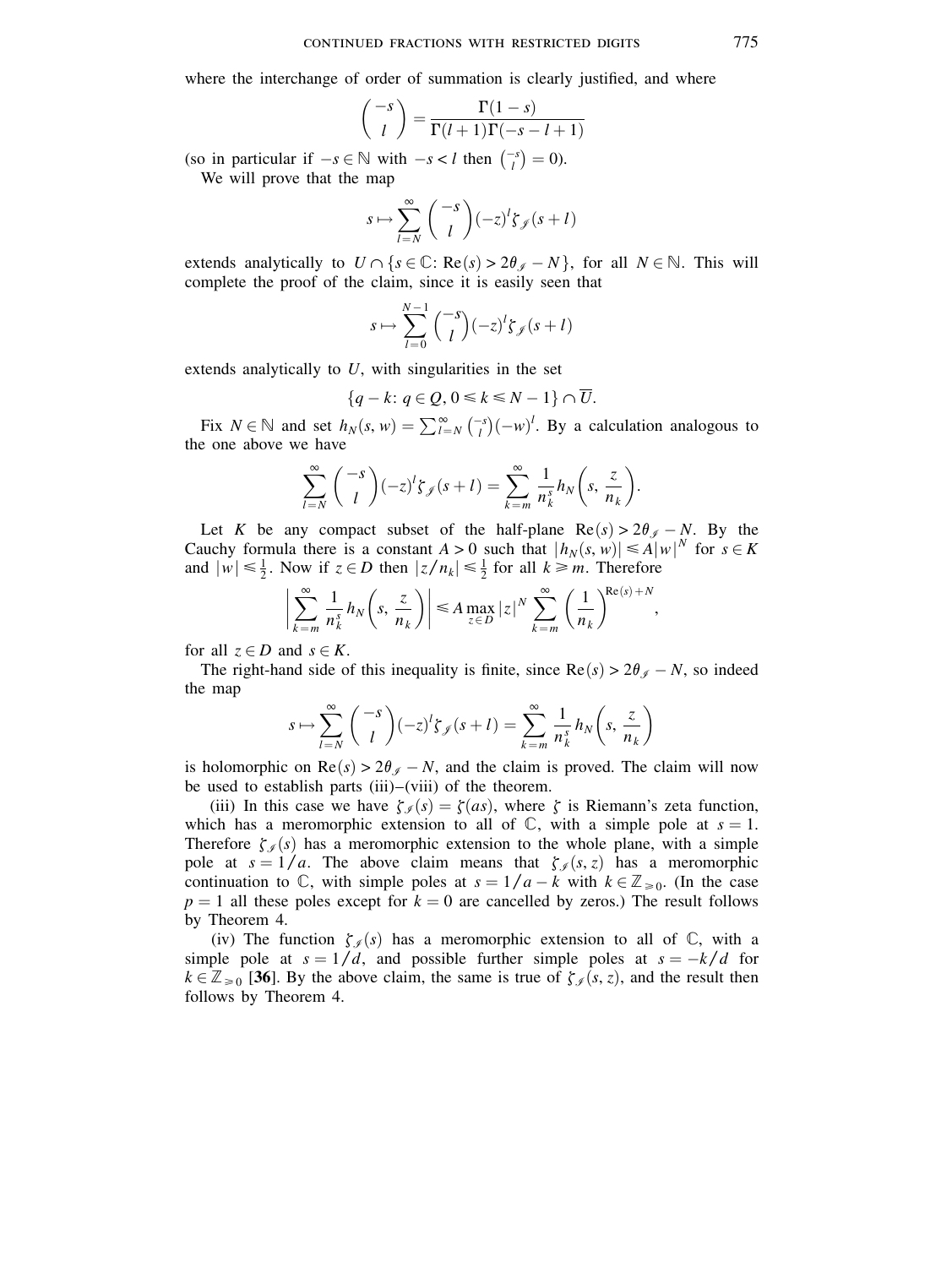776 OLIVER JENKINSON, LUIS FELIPE GONZALEZ AND MARIUSZ URBAŃSKI

 $(v)$  Now

$$
\zeta_{\mathcal{I}}(s) = \sum_{m=1}^{\infty} a^{-ms} = \frac{1}{1 - a^{-s}},
$$

which extends meromorphically to  $\mathbb C$  with simple poles at  $s = (2\pi i / \log a)m$  for  $m \in \mathbb{Z}$ . The above claim implies that  $\zeta(s, z)$  has a meromorphic continuation to  $\mathbb{C}$ , with simple poles at points  $s = (2\pi i / \log a)m - k$  for  $k \in \mathbb{Z}_{\geq 0}$  and  $m \in \mathbb{Z}$ . The result then follows by Theorem 4.

(vi) For  $\mathcal{I} = \{\text{primes}\}\$ , the Dirichlet series  $\zeta_{\mathcal{I}}(s)$  is holomorphic for  $\text{Re}(s) > 1$ , has a logarithmic singularity at  $s = 1$ , and can be continued into the half-plane  $Re(s) > 0$  with logarithmic singularities at points  $s_r$  which accumulate on the imaginary axis and do not accumulate elsewhere [28]. Removing suitable half-lines, for example  $L'_r = \{s_r - t : t \ge 0\}$ , gives a domain  $\{s \in \mathbb{C} : \text{Re}(s) > 0\} \setminus \bigcup_{r=1}^{\infty} L'_r$  on which  $\zeta_{\mathcal{J}}(s)$  has a holomorphic continuation. The Hurwitz zeta function  $\zeta_{\mathcal{J}}(s, z)$ is also holomorphic on this domain, by the above claim, and the result follows by Theorem 4.

(vii) The Dirichlet series  $\zeta_{\mathscr{I}}(s)$  is holomorphic for Re(s) > 1, and can be written as  $\zeta_s(s) = (s-1)^{-1/2} Z(s)$ , where  $Z(s)$  is holomorphic in a domain of the form

Re(s) > 1 - 
$$
\frac{A}{[\log(|\text{Im}(s)|+2)]^A}
$$

(see [20, pp. 61–62]). An analogous statement is true for  $\zeta_{\ell}(s, z)$ , by the above claim, and the result then follows by Theorem 4.

(viii) Clearly  $\theta_{\mathcal{J}} = 0$ . Write  $s = it$ , where  $t \in \mathbb{R}$ . We then have the formal expression

$$
\zeta_{\mathcal{I}}(it) = \sum_{k=1}^{\infty} \xi^{\log n_k},\tag{14}
$$

where  $\xi = e^{-it}$ . Now  $n_{k+1} \ge n_k^{1+\gamma}$ , so that  $\log n_{k+1} \ge (1+\gamma) \log n_k$ . A minor modification of Hadamard's gap theorem (see [48, §7.43]) then implies that the circle  $|\xi| = 1$  is a natural boundary for the function of  $\xi$  defined by (14). Therefore Re(s) = 0 is a natural boundary for  $\xi_{\mathscr{I}}(s)$ , and hence for  $\zeta_{\mathscr{I}}(s, z)$ . The result follows by Theorem 4.  $\Box$ 

### References

- 1. G. R. ALLAN, 'A spectral theory for locally convex algebras', Proc. London Math. Soc. (3) 15  $(1965)$  399-421.
- 2. T. APOSTOL, Introduction to analytic number theory (Springer, New York, 1976).
- 3. K. BABENKO, 'On a problem of Gauss', Dokl. Akad. Nauk SSSR 238 (1978) 1021-1024 (Russian), Soviet Math. Dokl. 19 (1978) 136-140 (English).
- 4. O. F. BANDTLOW, 'Spectral analysis of dynamical systems', PhD thesis, Cambridge University, 1997, http://www.maths.qmul.ac.uk/~ob.
- 5. O. F. BANDTLOW, 'Fine-structure of the spectra of intertwined operators', manuscript, Queen Mary, University of London, 2001.
- 6. C. BERENSTEIN and R. GAY, Complex variables, an introduction (Springer, New York, 1991).
- 7. R. Bowen, 'Hausdorff dimension of quasi-circles', Inst. Hautes Etudes Sci. Publ. Math. 50  $(1979)$  11-25.
- 8. R. T. BUMBY, 'Hausdorff dimensions of Cantor sets', J. Reine Angew. Math. 331 (1982)  $192 - 206.$
- 9. U. BUNKE and M. OLBRICH, Selberg zeta and theta functions, a differential operator approach (Akademie Verlag, Berlin, 1995).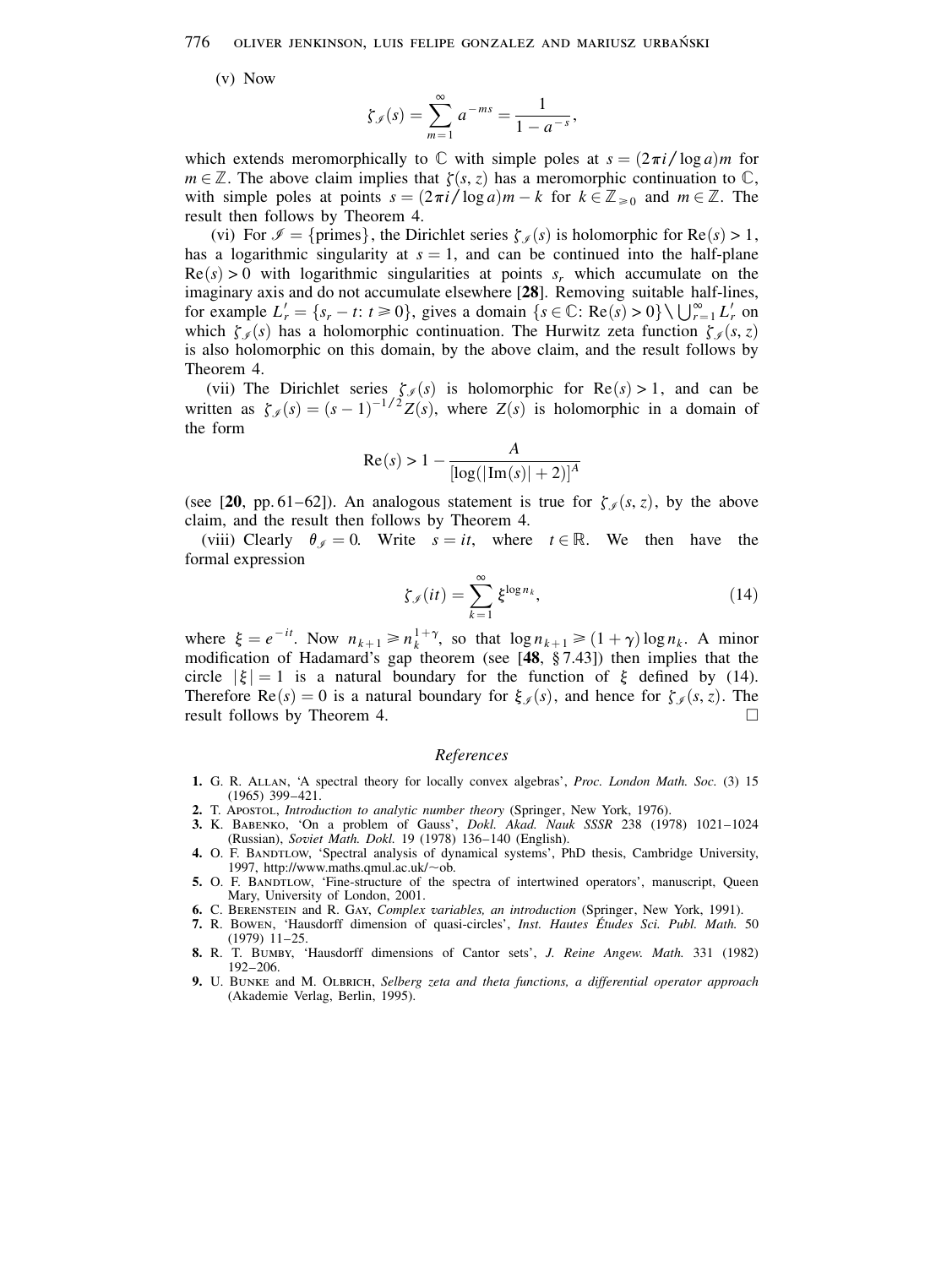- 10. P. CARTIER and A. VOROS, 'Une nouvelle interprétation de la formule des traces de Selberg', The Grothendieck Festschrift: a collection of articles written in honor of the 60th birthday of Alexander Grothendieck (ed. P. Cartier et al.), Progress in Mathematics 87 (Birkhäuser, Boston, 1990) 1-68.
- 11. F. CHRISTIANSEN, P. CVITANOVIĆ and H.-H. RUGH, 'The spectrum of the period-doubling operator in terms of cycles', J. Phys. A 23 (1990) L713S-L717S.
- 12. C. COWEN and B. MACCLUER, Composition operators on spaces of analytic functions (CRC Press, Boca Raton, 1995).
- 13. T. W. CUSICK and M. E. FLAHIVE, The Markoff and Lagrange spectra, Mathematical Surveys and Monographs 30 (American Mathematical Society, Providence, RI, 1989).
- 14. H. DAUDÉ, P. FLAJOLET and B. VALLÉE, 'An average-case analysis of the Gaussian algorithm for lattice reduction', Combin. Probab. Comput. 6 (1997) 397-433.
- 15. N. DUNFORD and J. T. SCHWARTZ, Linear operators. Part I: general theory (Interscience, New York, 1957).
- 16. I. J. Goop, 'The fractional dimension of continued fractions', Proc. Cambridge Philos. Soc. 37  $(1941)$  199-228.
- 17. S. GRABINER, 'Spectral consequences of the existence of intertwining operators', Ann. Soc. Math. Polonae 22 (1970) 227-238.
- 18. A. GROTHENDIECK, Produits tensoriels topologiques et espaces nucléaires, Memoirs of the American Mathematical Society 16 (AMS, Providence, RI, 1955).
- 19. A. GROTHENDIECK, 'La théorie de Fredholm', Bull. Soc. Math. France 84 (1956) 319–384.
- 20. G. H. HARDY, Ramanujan, 3rd edn (Chelsea, New York, 1978).
- 21. S. HEINEMANN and M. URBAŃSKI, 'Hausdorff dimension estimates for infinite conformal iterated function systems', *Nonlinearity* 15 (2002) 727-734.
- 22. D. HENSLEY, 'The Hausdorff dimensions of some continued fraction Cantor sets', J. Number Theory 33 (1989) 182-198.
- 23. E. HILLE, Analytic function theory, Vol. II (Ginn, Boston, 1962).
- 24. O. JENKINSON and M. POLLICOTT, 'Computing the dimension of dynamically defined sets:  $E_2$ and bounded continued fractions', Ergodic Theory Dynam. Systems 21 (2001) 1429-1445.
- 25. J. JORGENSON and S. LANG, Basic analysis of regularized series and products, Lecture Notes in Mathematics 1564 (Springer, New York, 1993).
- 26. J. JORGENSON and S. LANG, Explicit formulas, Lecture Notes in Mathematics 1593 (Springer, New York, 1994).
- 27. H. KAMOWITZ, 'The spectra of endomorphisms of the disc algebra', Pacific J. Math. 46 (1973)  $433 - 440.$
- 28. E. LANDAU and A. WALFISZ, 'Uber die Nichtfortsetzbarkeit einiger durch dirichletsche Reihen definierter Funktionen', Rendi. Circ. Mat. Palermo 44 (1919) 82-86.
- 29. G. LEVIN, 'On Mayer's conjecture and zeros of entire functions', Ergodic Theory Dynam. Systems 14 (1994) 565-574.
- 30. R. D. MAULDIN and M. URBAŃSKI, 'Dimensions and measures in infinite iterated function systems', Proc. London Math. Soc. (3) 73 (1996) 105-154.
- 31. R. D. MAULDIN and M. URBAŃSKI, 'Conformal iterated function systems with applications to the geometry of continued fractions', Trans. Amer. Math. Soc. 351 (1999) 4995-5025.
- 32. D. H. MAYER, 'On composition operators on Banach spaces of holomorphic functions', J. Funct. Anal. 35 (1980) 191-206.
- 33. D. H. MAYER, 'On the thermodynamic formalism for the Gauss map', Comm. Math. Phys. 130  $(1990)$  311-333.
- 34. D. H. MAYER and G. ROEPSTORFF, 'On the relaxation time of Gauss' continued-fraction map. I: the Hilbert space approach (Koopmanism)', J. Statist. Phys. 47 (1987) 149-171.
- 35. D. H. MAYER and G. ROEPSTORFF, On the relaxation time of Gauss' continued-fraction map. II: the Banach space approach (transfer operator method)', J. Statist. Phys. 50 (1988) 331-344.
- 36. H. MUELLER, 'Uber die meromorphe Fortsetzung einer Klasse verallgemeinter Zetafunktionen', Arch. Math. 58 (1992) 265-275.
- 37. S. ROLEWICZ, Metric linear spaces (PWN Polish Scientific Publishers, Warsaw, 1972).
- 38. D. RUELLE, 'Zeta functions for expanding maps and Anosov flows', Invent. Math. 34 (1976)  $231 - 242$
- 39. D. RUELLE, Thermodynamic formalism (Wiley, New York, 1978).
- 40. D. RUELLE, 'Resonances of chaotic dynamical systems', *Phys. Rev. Lett.* 56 (1986) 405–407.<br>41. D. RUELLE, 'Resonances for Axiom A flows', *J. Differential Geom.* 25 (1987) 117–137.
- 
- 42. D. RUELLE, 'An extension of the theory of Fredholm determinants', Inst. Hautes Études Sci. Publ. Math. 72 (1990) 175-193.
- 43. H.-H. RUGH, 'On the asymptotic form and the reality of spectra of Perron–Frobenius operators', Nonlinearity 7 (1994) 1055-1066.
- 44. J. SHALLIT, 'Real numbers with bounded partial quotients: a survey', *Enseign. Math.* 38 (1992)  $151 - 187.$